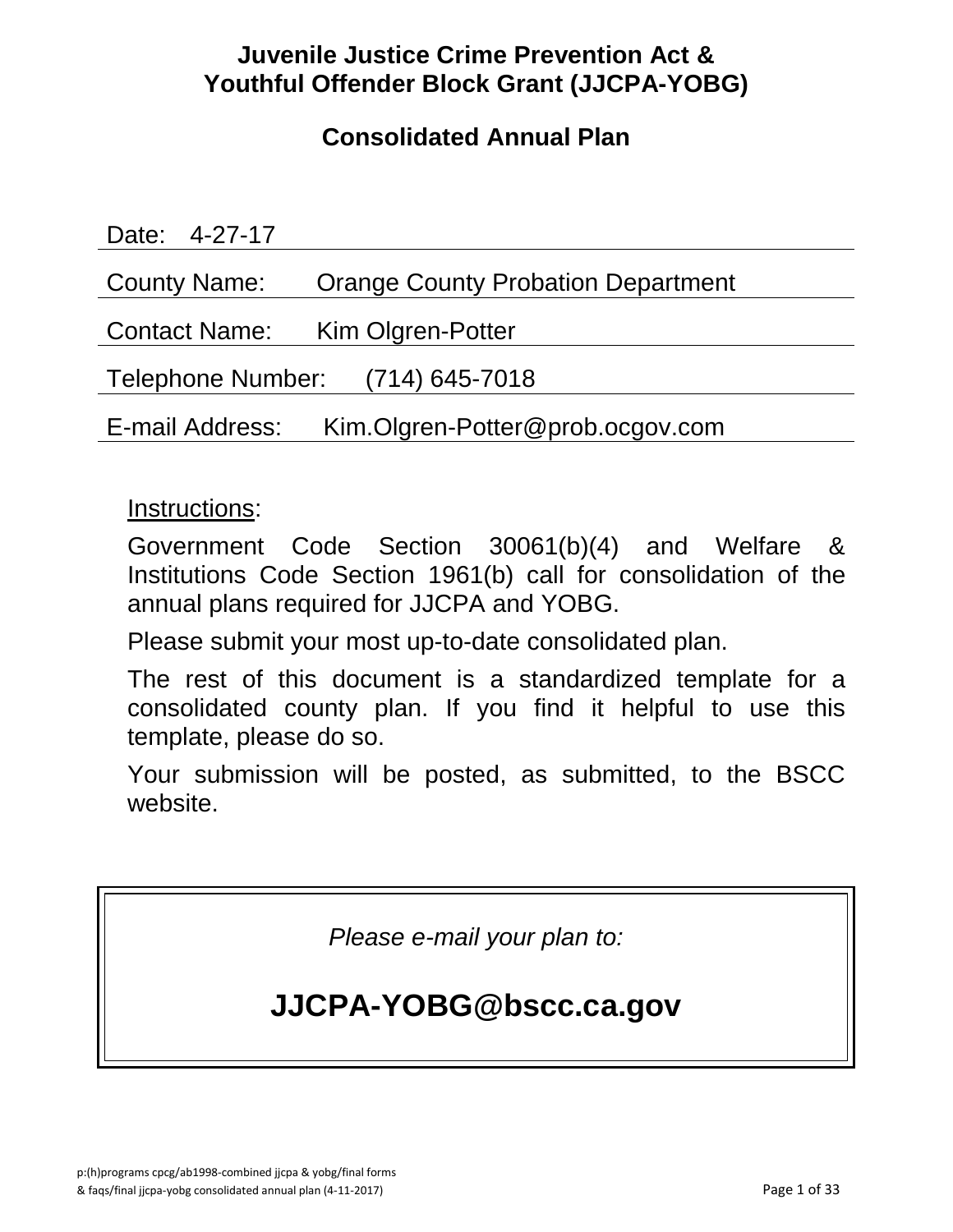# **Juvenile Justice Plan**

Part I. Countywide Service Needs, Priorities and Strategy

- A. Assessment of Existing Services
- B. Identifying and Prioritizing Focus Areas
- C. Juvenile Justice Action Strategy

Part II. Juvenile Justice Crime Prevention Act (JJCPA)

- A. Information Sharing and Data Collection
- B. Funded Programs, Strategies and/or System Enhancements

Part III. Youthful Offender Block Grant (YOBG)

- A. Strategy for Non-707(b) Offenders
- B. Regional Agreements
- C. Funded Programs, Placements, Services, Strategies and/or System **Enhancements**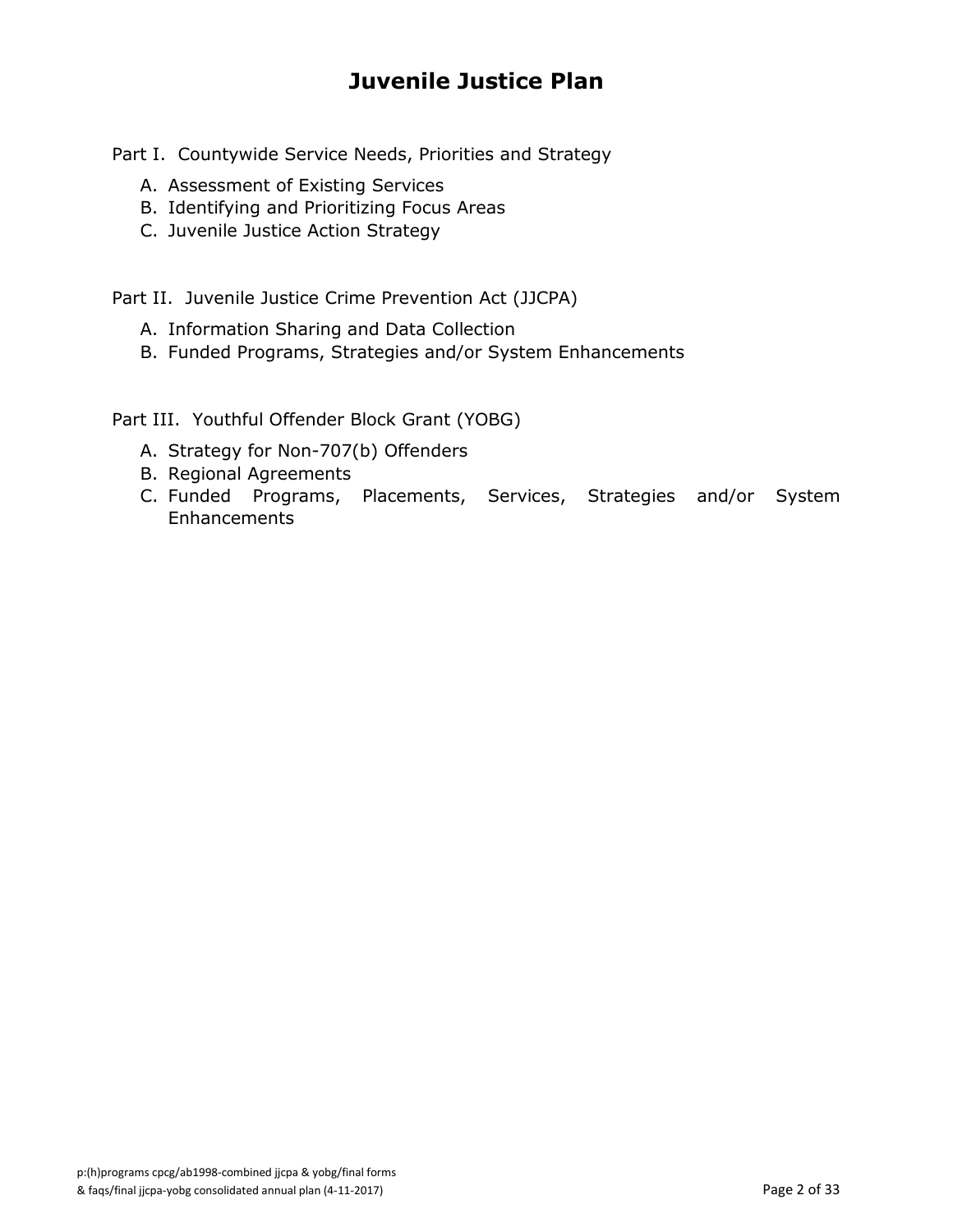### **Part I. Service Needs, Priorities & Strategy**

*Authority: Government Code Section 30061(b)(4)(A) The multiagency juvenile justice plan shall include, but not be limited to, all of the following components:*

*(i) An assessment of existing law enforcement, probation, education, mental health, health, social services, drug and alcohol, and youth services resources that specifically target at-risk juveniles, juvenile offenders, and their families.*

*(ii) An identification and prioritization of the neighborhoods, schools, and other areas in the community that face a significant public safety risk from juvenile crime, such as gang activity, daylight burglary, late-night robbery, vandalism, truancy, controlled substances sales, firearm-related violence, and juvenile substance abuse and alcohol use.*

*(iii) A local juvenile justice action strategy that provides for a continuum of responses to juvenile crime and delinquency and demonstrates a collaborative and integrated approach for implementing a system of swift, certain, and graduated responses for at-risk youth and juvenile offenders.*

*Government Code Section 30061(b)(4)(B)(ii) Collaborate and integrate services of*  all the resources set forth in clause (i) of subparagraph (A), to the extent *appropriate.*

#### **A. Assessment of Existing Services**

Include here an assessment of existing law enforcement, probation, education, mental health, health, social services, drug and alcohol, and youth services resources that specifically target at-risk juveniles, juvenile offenders, and their families.

Orange County law enforcement consists of 26 city police agencies, the Orange County Sheriff's Department, the Probation Department, the District Attorney**,** and the Public Defender's office.

In addition to local school districts, educational services are provided by the Orange County Department of Education (OCDE)**.** OCDE provides alternative schools for youth who have been unsuccessful in the local school districts and in the Probation Department operated juvenile facilities. OCDE also provides individual and group mental health and substance abuse therapy for youth at programs in community schools, day reporting centers and in juvenile facilities.

The Orange County Health Care Agency (HCA) provides mental health and substance abuse therapy at community clinics throughout Orange County**,** in day reporting centers**,** and in juvenile facilities. HCA and the Orange County Social Services Agency (SSA) also provide wraparound services for youth involved in the juvenile justice system.

There are many community-based organizations that collaborate in working with system involved youth and their families including: the Orange County Bar Foundation, Community Service Programs, Padres Unidos, the Grain Project, Project Kinship, Pure Game, New Earth, Orange County Asian Pacific Islander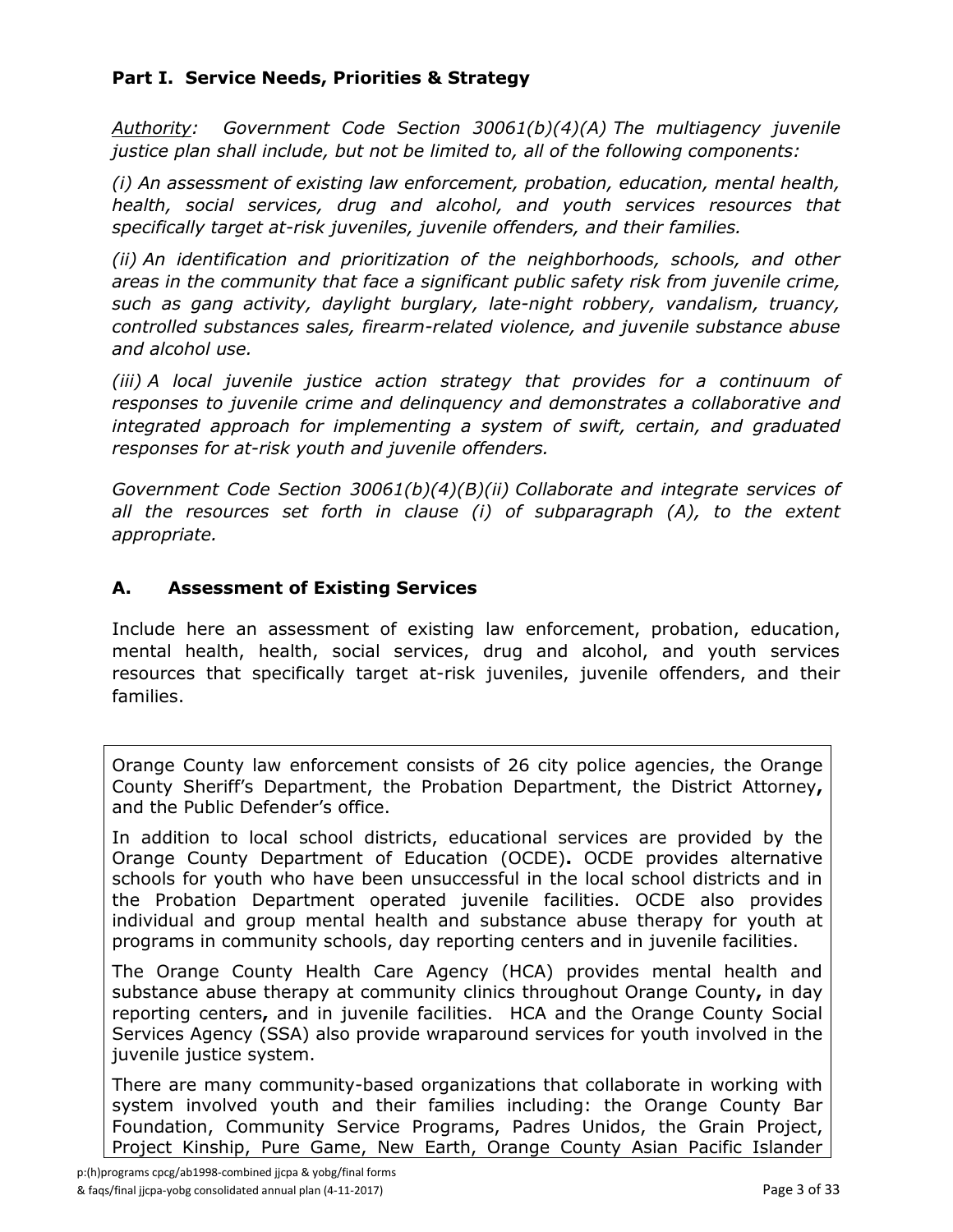Community Alliance, The Catholic Diocese of Orange, Pacific Youth Ministries, and many other faith-based and secular human service organizations.

Describe what approach will be used to facilitate collaboration amongst the organizations listed above and support the integration of services.

Juvenile Justice Services are coordinated by various multi-agency collaborative groups including the Orange County Juvenile Justice Commission and the Juvenile Justice Coordinating Council. These bodies make determinations and provide oversight in the use of resources and the initiatives undertaken to address juvenile justice services.

### **B. Identifying and Prioritizing Focus Areas**

Identify and prioritize the neighborhoods, schools, and other areas of the county that face the most significant public safety risk from juvenile crime.

One of the priorities has been to focus intervention and services to the zip codes identified as having the highest arrest rates in Orange County. These zip codes are all located in the cities of Santa Ana and Anaheim, the two largest cities by population in Orange County. These zip codes include areas with diverse populations and problems with gang activity, narcotics sales and abuse. The Probation Department, the local law enforcement and our community-based partners have targeted these areas for human services interventions, as well as law enforcement suppression activities.

### **C. Juvenile Justice Action Strategy**

Describe your county's juvenile justice action strategy. Include an explanation of your county's continuum of responses to juvenile crime and delinquency as well as a description of the approach used to ensure a collaborative and integrated approach for implementing a system of swift, certain, and graduated responses for at-risk youth and juvenile offenders.

The Orange County Juvenile Justice Strategy begins with a citation or arrest by a law enforcement agency. The Probation Department screens cases through the Non-Custody and Custody Intake process. Both of these functions utilize evidence-based assessment tools to determine the need for intervention from the court, incarceration or diversion.

Should formal court handling be required, the court has various dispositional options**:** informal handling, deferred entry of judgment**,** or wardship; and with or without probation supervision. Whenever possible, youth are diverted from the juvenile justice system. The Probation Department operates under the risk/needs responsivity principle, where the focus is on working with high risk youth.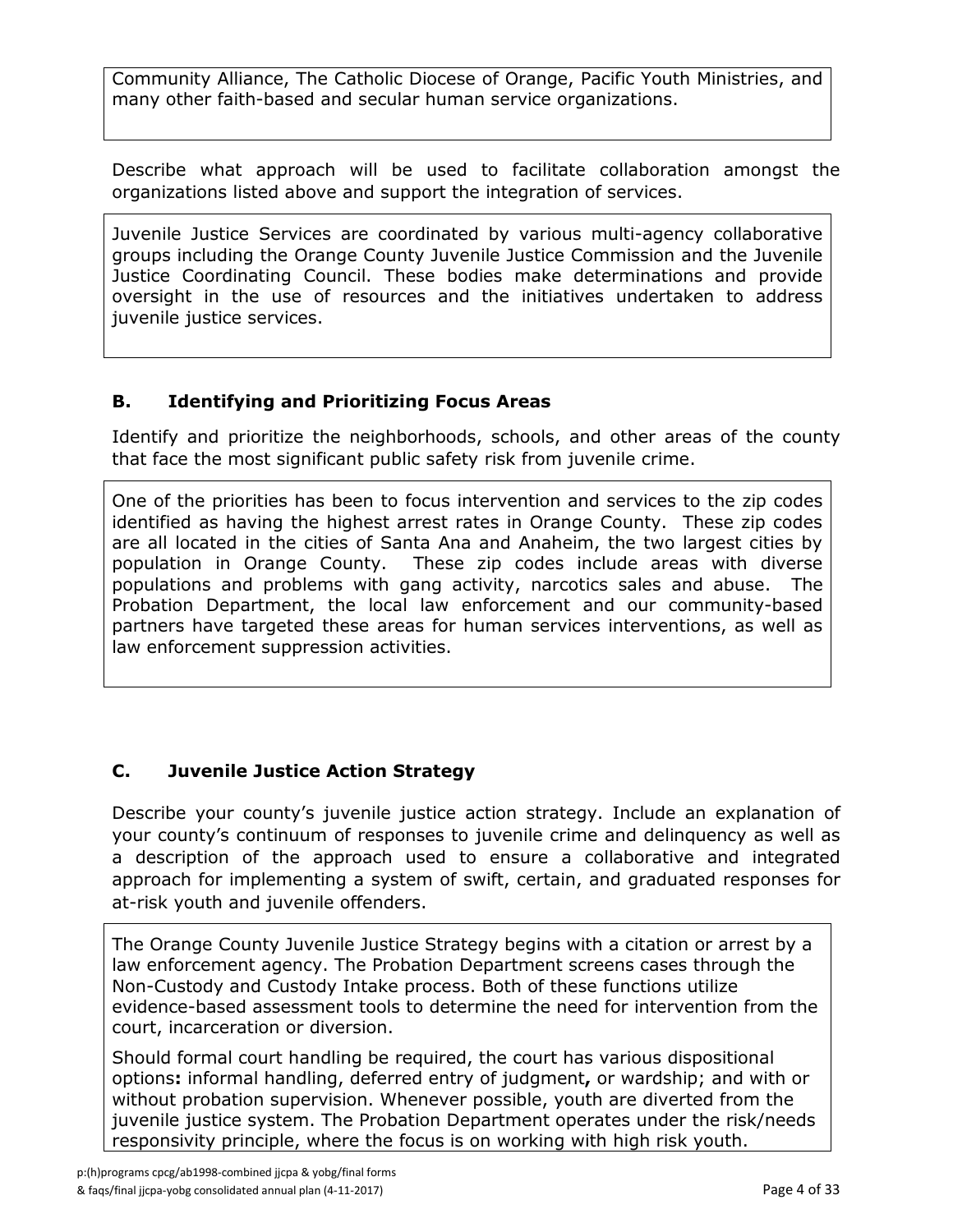Graduated sanctions are used to ensure an appropriate response to delinquent behavior. The Probation Department has developed non-custodial sanctions**,** such as the Juvenile Court Work Program and the Youth Reporting Centers (day reporting center providing school and treatment programs). Probation Officers act as case managers**,** making referrals to community –based organizations or other county agencies to provide services such as mental health**,** counseling, substance abuse counseling, gang intervention**,** or wraparound services. Probation Officers also provide cognitive-behavioral intervention proven effective at reducing recidivism**,** such as Effective Practices in Community Supervision (EPICS). Probation Officers also offer incentives to youth for positive behavior and compliance with terms and conditions of probation.

Should a court order a commitment to a juvenile facility, the Probation Department operates Juvenile Hall for secure detention, as well as three camp facilities where committed youth receive treatment services. The treatment provided include mental health counseling, substance abuse counseling, sex offender treatment, and cognitive-behavioral programs; including Aggression Replacement Training, Thinking for a Change, Decision Points, and EPICS.

The Orange County Probation Department has been involved with the Juvenile Detention Alternatives Initiative for approximately 8 years. Over this time, there has been a significant drop in overall juvenile crime, the use of secure and nonsecure detention and a significant increase in the use of diversion programs and evidence-based practices proven to reduce recidivism.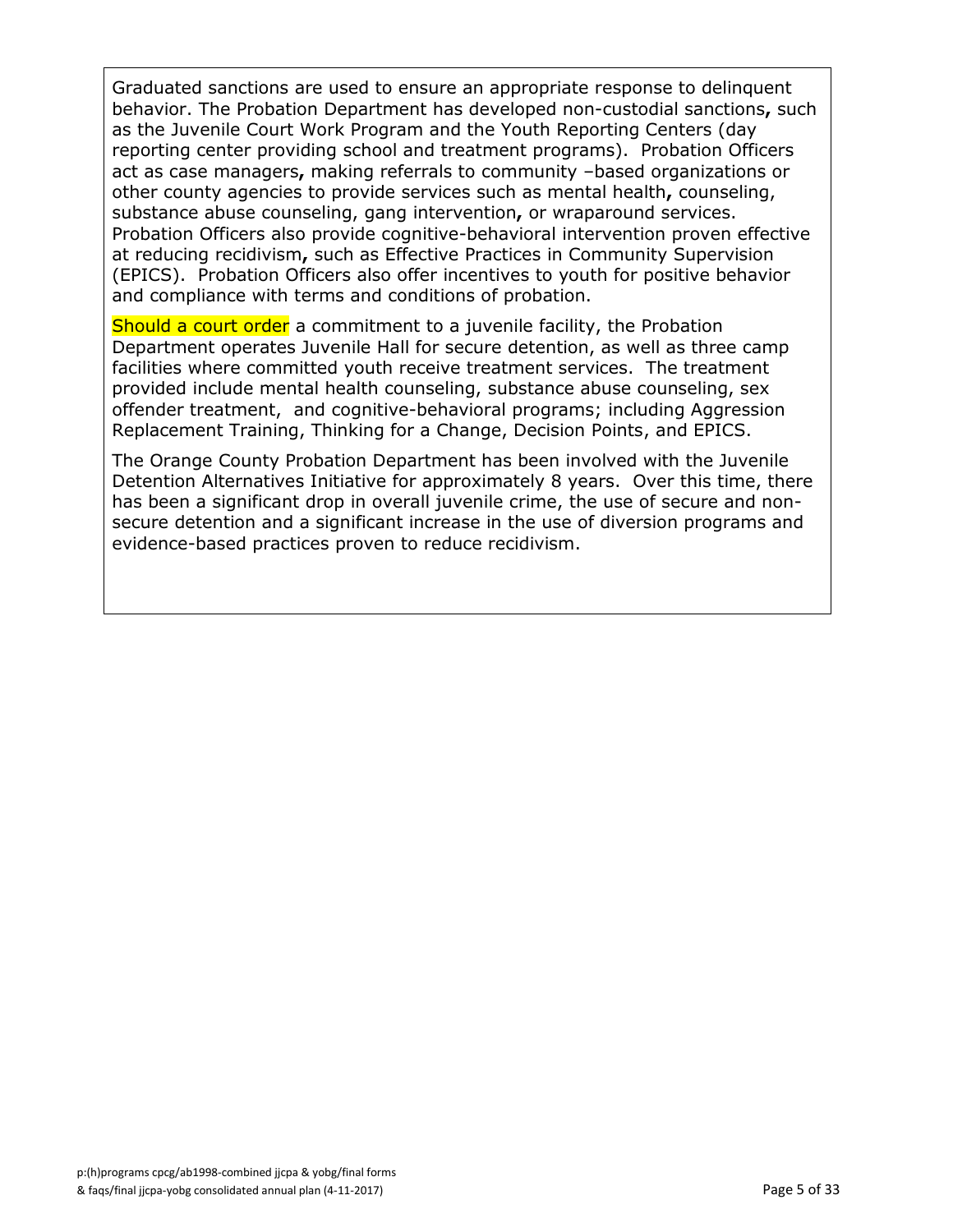### **Part II. Juvenile Justice Crime Prevention Act (JJCPA)**

*Authority: Government Code Section 30061(b)(4)(B) Programs, strategies, and system enhancements proposed to be funded under this chapter shall satisfy all of the following requirements:*

*(i) Be based on programs and approaches that have been demonstrated to be effective in reducing delinquency and addressing juvenile crime for any elements of response to juvenile crime and delinquency, including prevention, intervention, suppression, and incapacitation.*

*(iii) – Employ information sharing systems to ensure that county actions are fully coordinated, and designed to provide data for measuring the success of juvenile justice programs and strategies."*

*Government Code Section 30061(b)(4)(A) The multiagency juvenile justice plan shall include, but not be limited to, all of the following components:*

*(iv) A description of the programs, strategies, or system enhancements that are proposed to be funded pursuant to this subparagraph.*

#### **A. Information Sharing and Data**

Describe your information systems and their ability to facilitate the sharing of data across agencies within your county. Describe the data obtained through these systems and how those data are used to measure the success of juvenile justice programs and strategies.

The Probation Department operates a client management system that was developed internally. The system includes a validated risk/needs assessment to determine appropriate supervision levels. The system provides access to a comprehensive set of data on Court orders, recidivism, probation violations, contact information, family information, interventions, resource referrals, substance abuse, gang involvement**,** and special needs. Information is shared with the Orange County Health Care Agency and the Social Services Agency; based on the need to share data in order to provide appropriate services. The Probation Department's Research Division is able to extract data from the system to provide required reports and to assist management in making data-driven decisions.

### **B. Funded Programs, Strategies and/or System Enhancements**

Using the template on the next page, describe each program, strategy and/or system enhancement that will be supported with funding from JJPCA, identifying anything that is co-funded with Youthful Offender Block Grant (YOBG) moneys.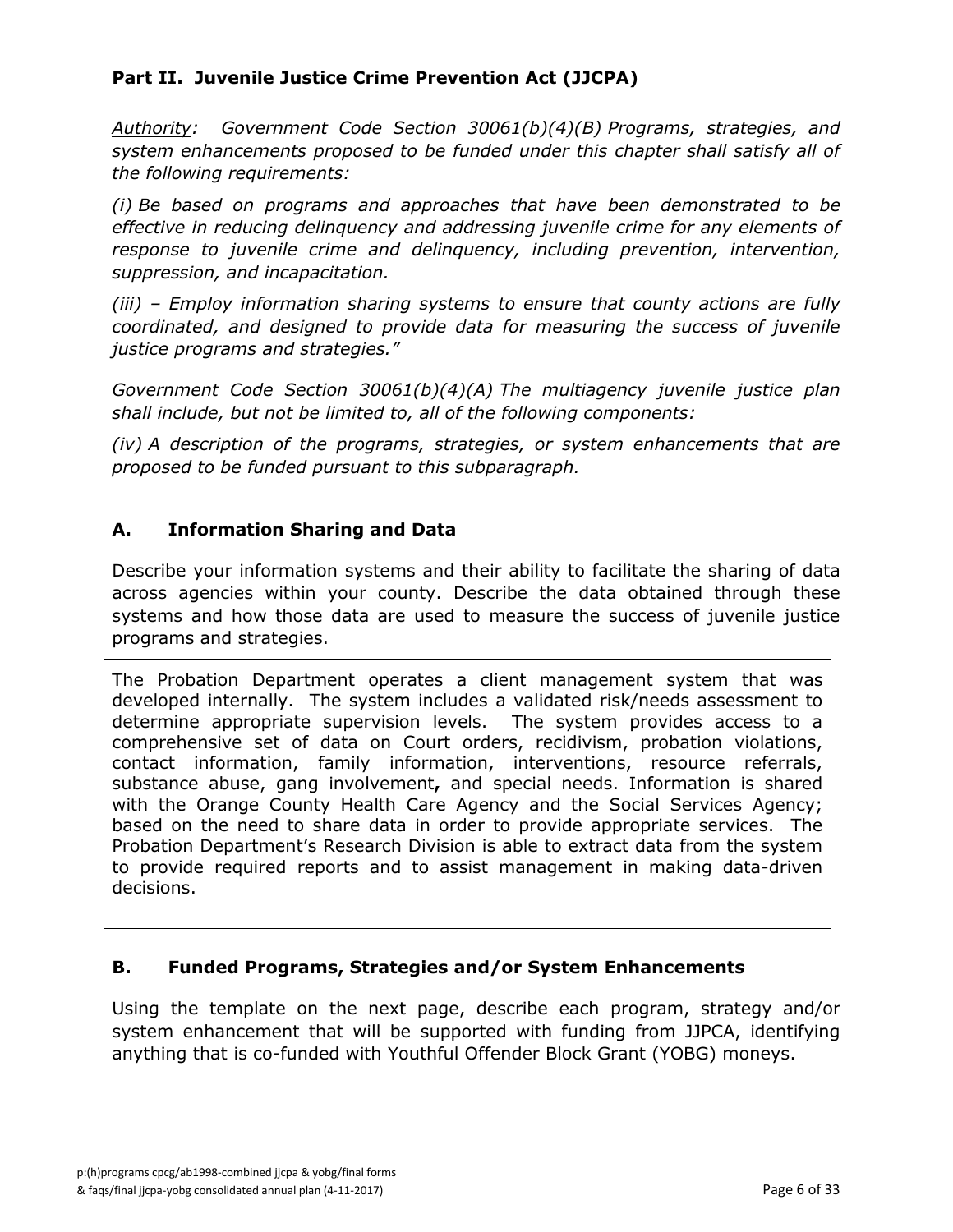*This template should be copied as many times as needed to capture every program, strategy and system enhancement you plan to fund next year.*

#### *Program Name:*

Addiction, Substance Abuse Education & Recognition Treatment (CPA3)

### **Evidence Upon Which It Is Based:**

The Addiction, Substance Abuse Education and Recognition Treatment (ASERT) program is based on the Therapeutic Community model substance abuse treatment program with the addition of the Aggression Replacement Training cognitivebehavior program specific to addressing criminal recidivism. Youth in the program also receive individual therapy focusing on the treatment of co-occurring disorders and cognitive-behavioral therapy. Family therapy is also provided based on an assessment of needs by the clinician.

### *Description:*

The ASERT program provides intensive drug and alcohol abuse intervention for juvenile male offenders who have a long-term custody commitment (100 or more days) and a history of significant drug and/or alcohol abuse problems.

The program integrates a multidisciplinary intervention and education model that is based on a national substance abuse treatment program. JJCPA funding has enabled the program to enhance certain program components.

The services provided by the ASERT program include:

- Intensive drug counseling by two clinical psychologists and an alcohol and drug abuse services counselor.
- Integrated case assessment and planning involving unit staff, and institutional DPO, field DPO, education staff and collateral resources.
- Multi-disciplinary education lab that provides computerized diagnostic evaluation of reading, language arts and math competencies.
- Occupational training and job placement services.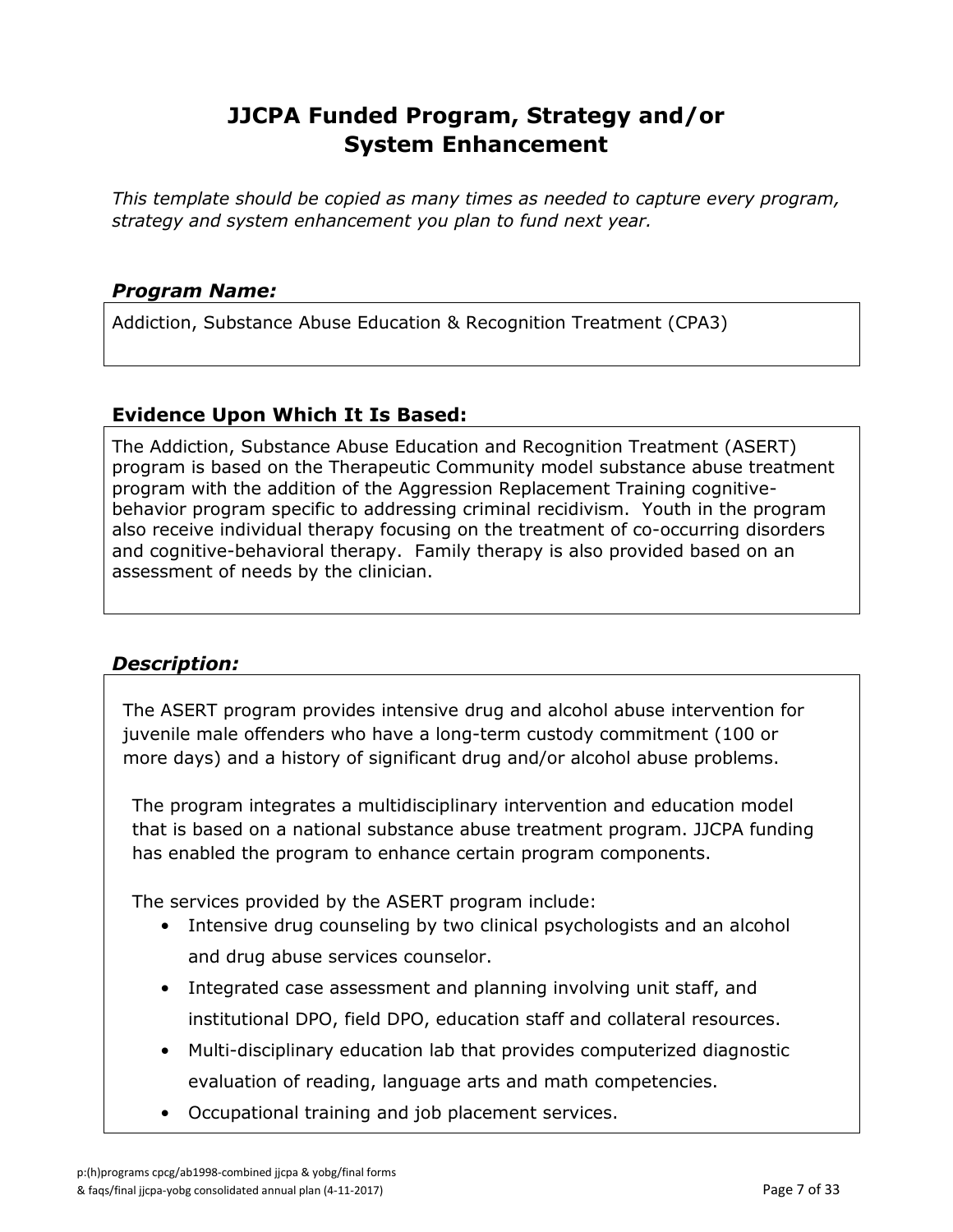- Mentoring and counseling support during post-release.
- Intensive aftercare supervision in the community for up to 45 days postrelease by a probation officer embedded into the program.

ASERT Collaborators:

- County Department of Education
- Health Care Agency
- North Regional Occupational Program
- Orange County Bar Foundation
- Probation Department

The primary program goal is to reduce the likelihood that these juvenile offenders will recidivate through providing intensive intervention services that address their chronic substance abuse problems.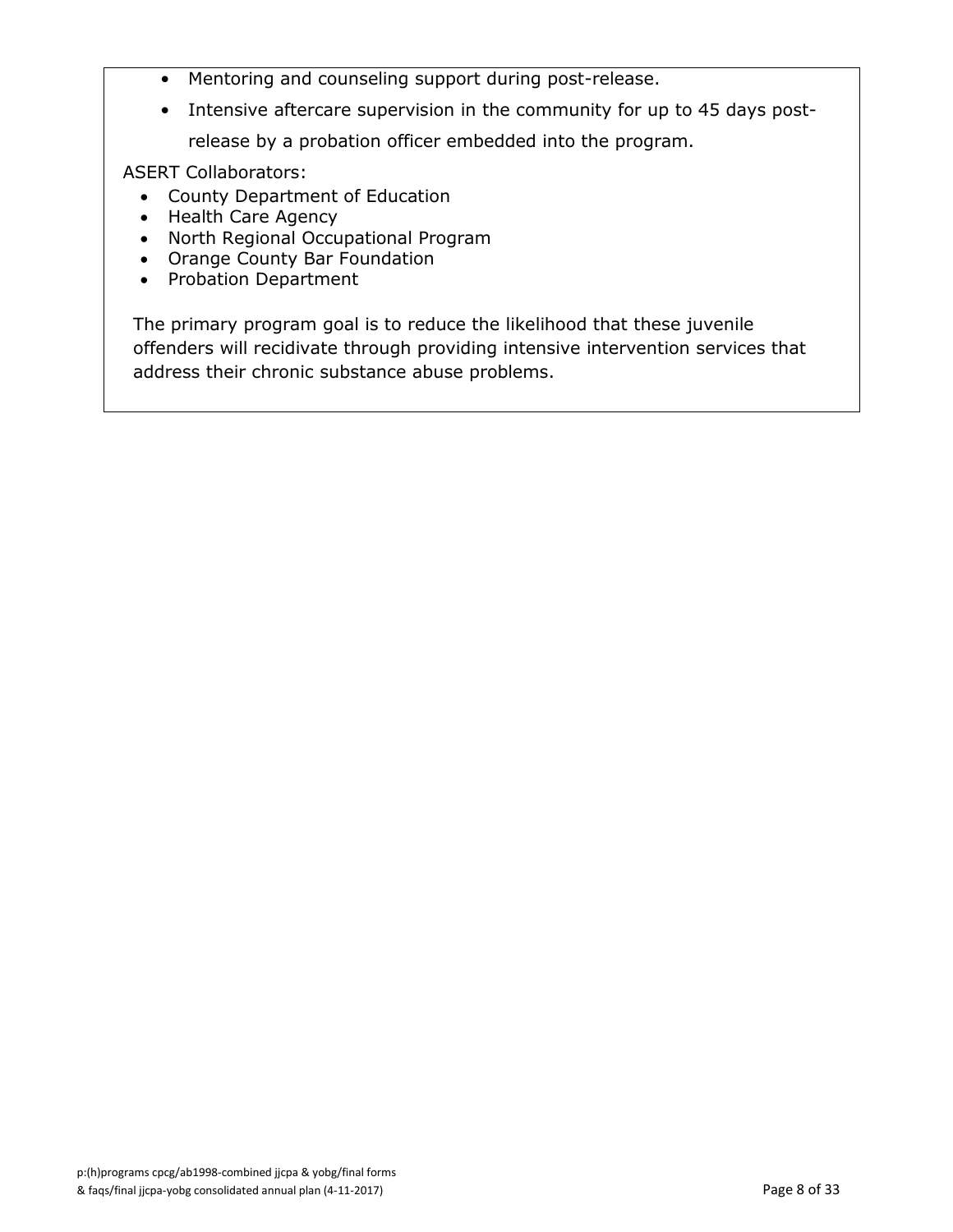*This template should be copied as many times as needed to capture every program, strategy and system enhancement you plan to fund next year.*

#### *Program Name:*

Juvenile Recovery Court (CPA4)

#### **Evidence Upon Which It Is Based:**

JRC is a Juvenile Recovery Court based model where an interactive judicial officer leads an interdisciplinary team including the District Attorney, Public Defender, Probation, Health Care Agency clinicians**,** and parents to address a youth's substance abuse issues. This model has been shown effective nationally and the results of research conducted by the Orange County Probation Department have shown reduced recidivism and substance use.

#### *Description:*

Juvenile Recovery Court (JRC) is a collaborative program for juvenile offenders demonstrating an escalating pattern of drug and alcohol use. JRC provides intensive supervision and treatment for substance abuse to these youth as an alternative to incarceration. Orange County first implemented the program in September of 1999. The JJCPA funding has enabled the program to increase the number of participants served and enhance several of the program components.

There are five program phases, including an initial 30-day orientation period.

Mandatory requirements for youth in the program include:

- Participation in weekly individual and group therapy sessions.
- Attendance at weekly self-help meetings.
- Weekly reporting to the probation officer for progress checks and drug testing.
- Regular attendance in school with no behavior problems reported.
- Compliance with all court-ordered terms and conditions and regularly scheduled weekly, bi-monthly, or monthly court appearances for progress reviews.

Juvenile Recovery Court Collaborators:

- District Attorney
- Health Care Agency
- Juvenile Court
- Parent Empowerment Program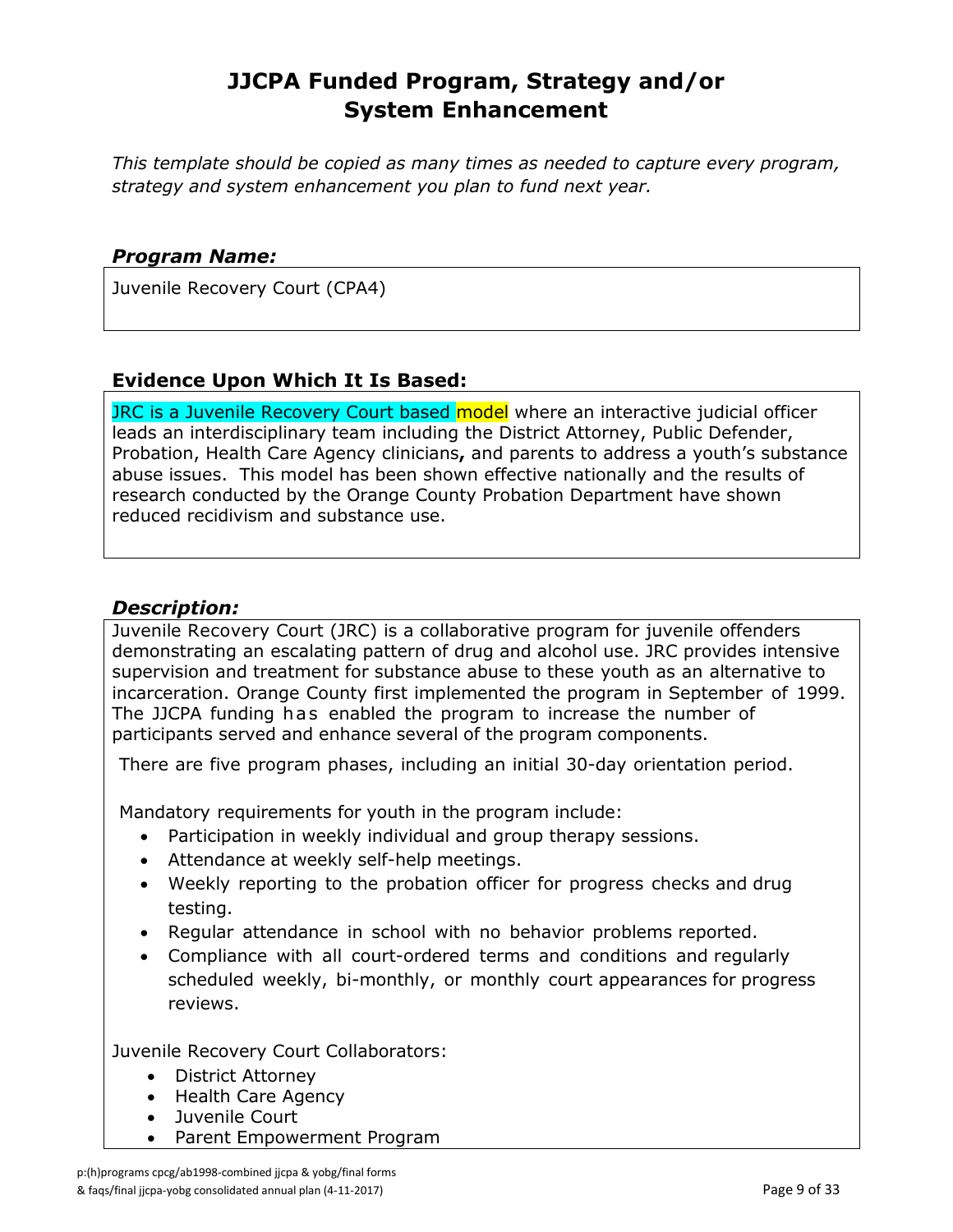- Probation Department
- Public Defender

The primary JRC goals are to increase sobriety and reduce recidivism while reducing the reliance on incarceration. Participants can complete the program in a minimum of nine months. When a youth graduates, all charges and stayed time are dismissed and probation is terminated.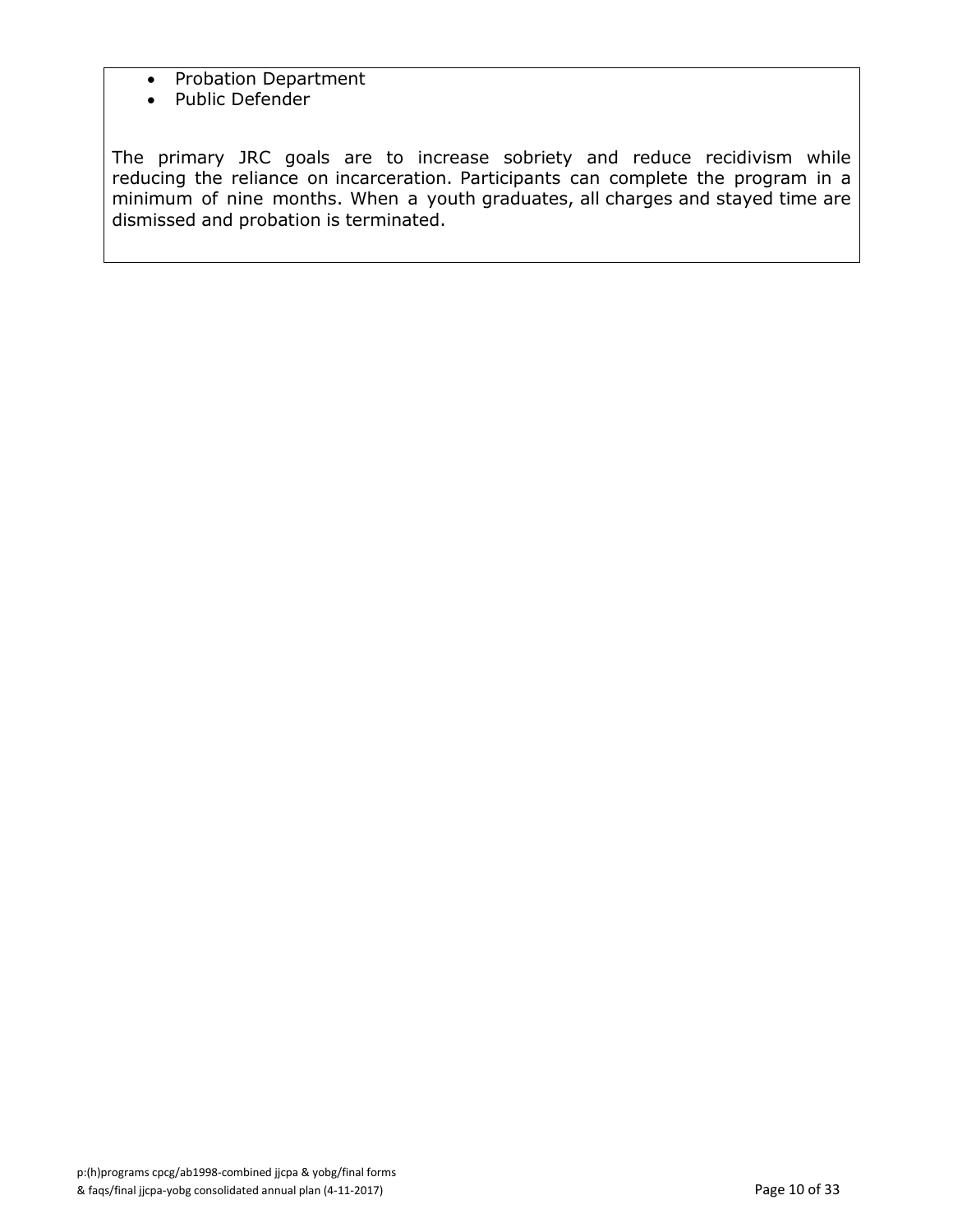*This template should be copied as many times as needed to capture every program, strategy and system enhancement you plan to fund next year.*

#### *Program Name:*

Decentralized Intake/Sheriff's Prevention Program (CPA7)

#### **Evidence Upon Which It Is Based:**

The Decentralized Intake Program (DCI) is modeled after diversion programs which attempt to minimize the effects of labeling associated with offending and limit the opportunities youth have to associate with antisocial peers by reducing their contact and exposure to the juvenile justice system. Evidence-based principles of the Risk/Needs/Responsivity model support minimizing intervention by the juvenile justice system for lower risk offenders.

#### *Description:*

DCI increases the level of counseling and diversion services for at- risk youth in the unincorporated areas and cities serviced by the Orange County Sheriff's Department. A key program feature is that all three collaborators are centrally located in the Sheriff Operational areas. This centralized feature enables DCI staff to offer timely assessment and a progression of intervention services to these youth and their families in a location near their homes. Services provided by DCI include the following:

- Expedited processing of juveniles arrested and referred by the Sheriff's Department to Probation for an intake assessment.
- Referral of DCI youth and their families to local resources, programs and classes for appropriate intervention services when possible.
- Close supervision and monitoring by the same probation officer from assessment through program exit for juvenile offenders assigned sanctions or placed on informal probation
- Informal consultations among the on-site operations staff for purposes of making more informed decisions about certain cases.

#### **DCI Collaborators:**

- Orange County Sheriff's Department
- Probation Department
- Pepperdine Resource, Youth Diversion and Education (PRYDE)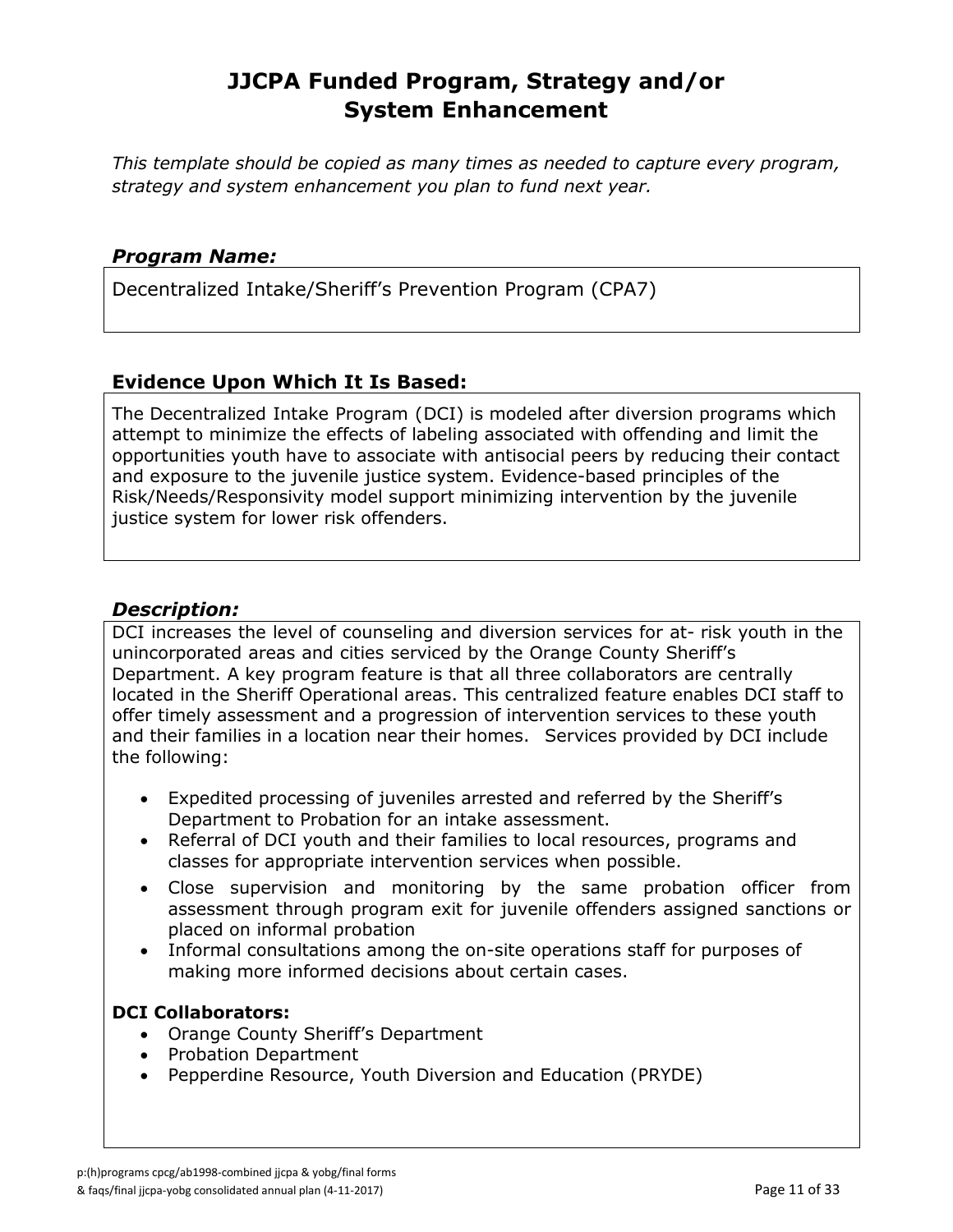The primary goal of DCI is to reduce the number of at-risk juveniles that progress further in the juvenile justice system through prompt assessment and linkage to appropriate services at the earliest possible point.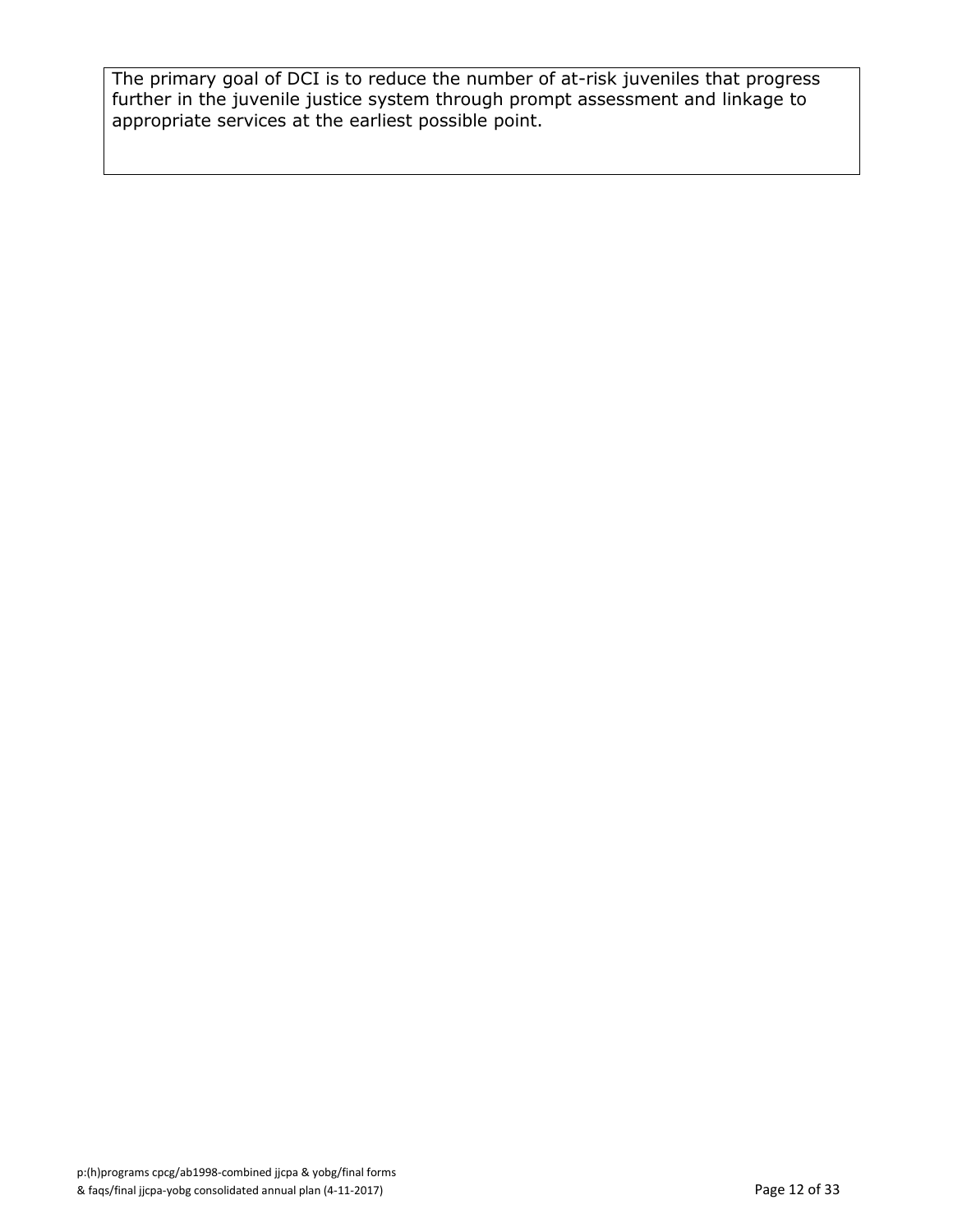*This template should be copied as many times as needed to capture every program, strategy and system enhancement you plan to fund next year.*

### *Program Name:*

Truancy Response Program (CPA 8)

# **Evidence Upon Which It Is Based:**

The Truancy Response Program (TRP) focuses on family education, support and resource referrals to reduce truancy. Parent education and support programs have been shown to have a statistically significant impact on recidivism. Truancy has also been shown to be a stepping stone to substance abuse and criminal behavior. By providing families with supportive services aimed at reducing truancy, criminal behavior is reduced.

### *Description:*

TRP is a cooperative effort to address the problem of chronic truancy in Orange County schools. TRP focuses on chronically truant youth and their families who have failed to respond to the traditional efforts at the school district level. It provides a progression of interventions up to and including formal court action including the following:

- Mandatory attendance of truant youth and their parents at school-based group meetings conducted by the DA
- School-site consultation by the probation officer with a truant youth and his/her parents.
- Referral to probation for a TRP intake evaluation for informal handling initially.
- Placement in one of several "pre-court" TRP interventions monitored by probation
- Court-ordered placement of the youth on 725 W&I and/or prosecution of the parents. If terminated unsuccessfully, may result in 601 W&I and CDL suspension/delay for 365 days
- Court-ordered participation of both youth and parents in a Parent Empowerment Program workshop designed to coach parents in effective discipline methods for their children (initiated October 2005).
- Referrals for services such as counseling, parenting skills, and basic housing and shelter needs provided for truancy court families by the Social Services Agency (initiated July 2006).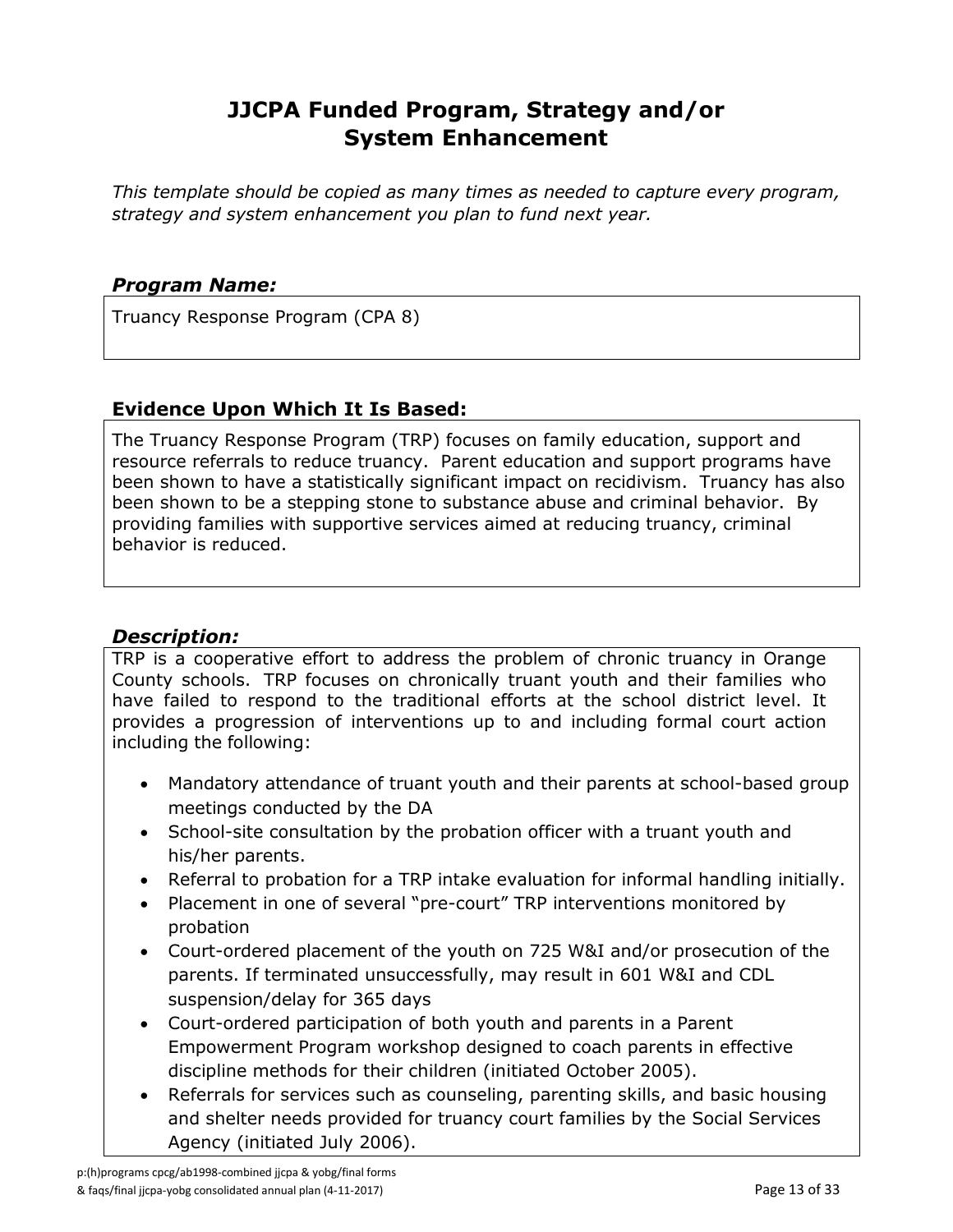#### **TRP Collaborators:**

- County of Department of Education
- CSP (Community Service Programs)
- District Attorney
- Juvenile Court
- Parent Empowerment Program
- Probation Department
- Public Defender
- School Districts
- Social Services Agency

A primary goal of TRP is to reduce school truancies and absences, thereby increasing the chances of these youths' future success. Because truancy places a youth at risk for delinquency, the program also aims to reduce the number of these youth who go on to commit a crime resulting in a formal 602 application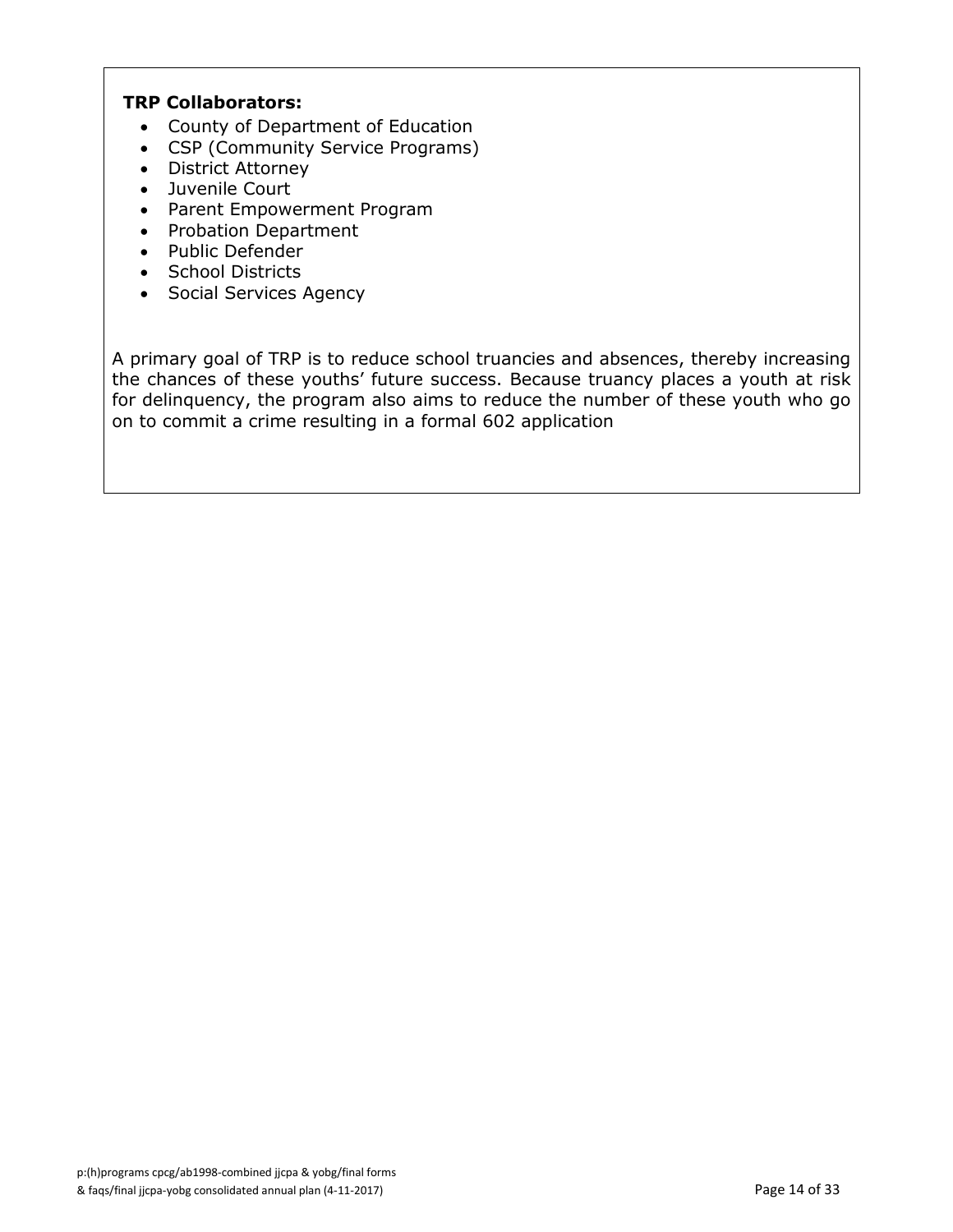*This template should be copied as many times as needed to capture every program, strategy and system enhancement you plan to fund next year.*

### *Program Name:*

School Mobile Assessment and Response Team (CPA 9)

#### **Evidence Upon Which It Is Based:**

The School Mobile Assessment and Response Team (SMART) is an early intervention and prevention program focused on involvement with families and youth to prevent school based violence and delinquency. The use of a threat assessment tool assists in determining the appropriate level of intervention needed. Family support, resource referrals**,** and diversion have all been shown to be effective in reducing delinquent behaviors.

### *Description:*

SMART is a multi-agency program established to reduce crime and violence by youth on, near, or impacting school campuses. SMART members respond to calls from school and community personnel reporting violence or threats of violence. Each call for service results in an assessment of the situation, a full threat assessment as needed (including home searches for weapons) and referrals to law enforcement, diversion programs, or alternative community services. An overview of the major activities performed by the SMART team includes the following:

- Conduct formal threat assessments at the school or community site.
- Refer at-risk youth to appropriate community resources for assessment and intervention services
- Investigate and prosecute juveniles arrested for criminal acts
- Patrol neighborhoods in and around schools identified as potential risk areas for violence
- Supervise youth placed on probation
- Provide in-service training for school staff on threat recognition and emergency operations planning

### **SMART Collaborators:**

- Response Team Members
- Sheriff's Department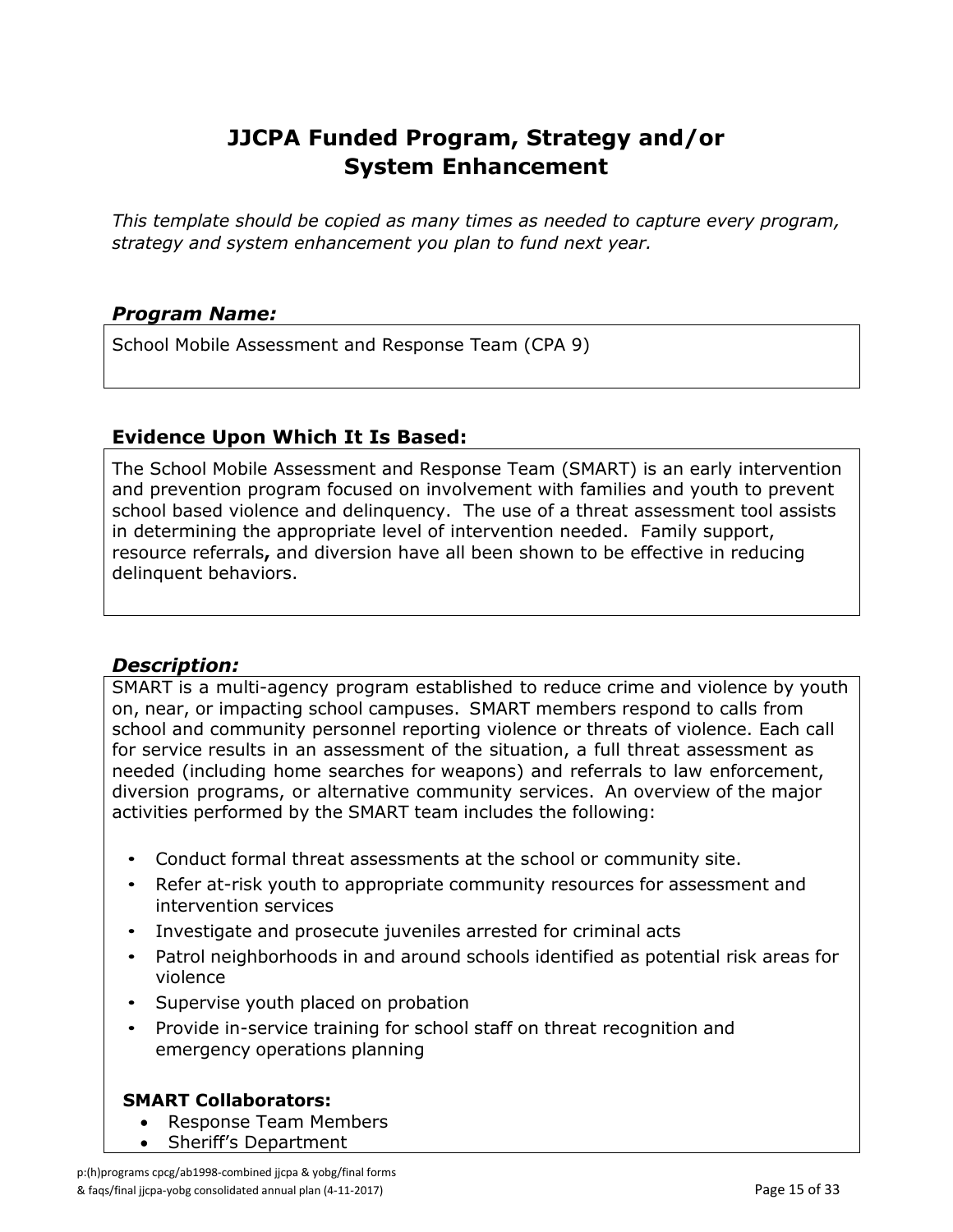- Participating School Districts
- Capistrano Unified School District
- Orange Unified School District
- Saddleback Valley Unified School District
- Tustin Unified School District

The SMART goal is to prevent precursors to violence through education and awareness, preempting likely instances of violence through threat assessment, and responding quickly and effectively to violence on or around school campuses.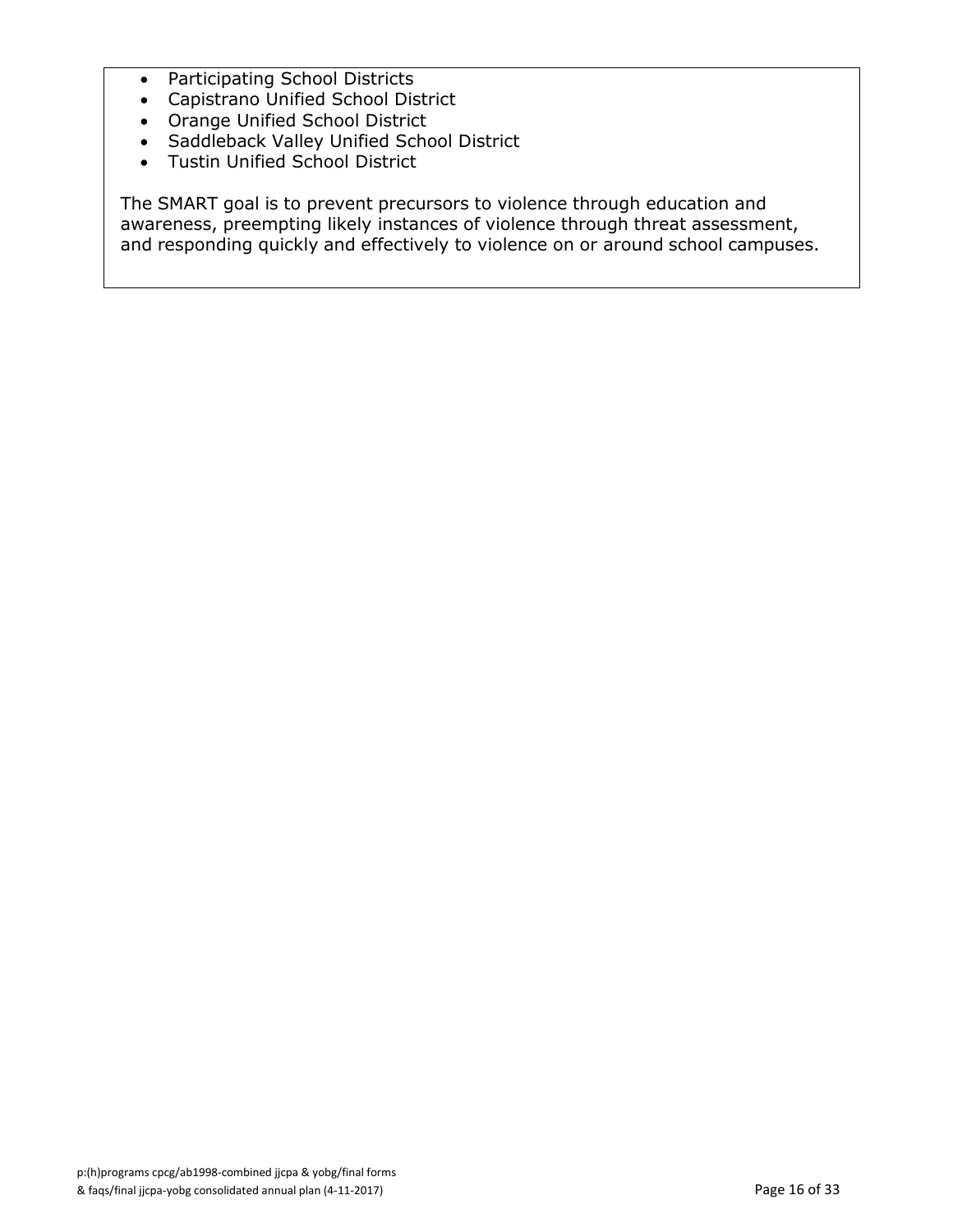*This template should be copied as many times as needed to capture every program, strategy and system enhancement you plan to fund next year.*

### *Program Name:*

Sobriety Through Education and Prevention (STEP) Girls Program (CPA11)

#### **Evidence Upon Which It Is Based:**

The STEP program is based on the Therapeutic Community model substance abuse treatment program with the addition of the Aggression Replacement Training cognitive-behavior program specific to addressing criminal recidivism. Youth in the program also receive individual therapy focusing on the treatment of co-occurring disorders and cognitive-behavioral therapy. Family therapy is also provided based on an assessment of needs by the clinician.

### *Description:*

The STEP Girls Program provides gender-specific programming services in a custodial setting for girls serving a court-ordered commitment. Located at the Youth Guidance Center, the program provides the following specialized services:

- Comprehensive psychological and substance abuse assessment and treatment services provided by a psychologist and drug counselor.
- Assessment of academic skills and development of an individualized plan to address skill deficits by a school counselor.
- Gender-specific programming that includes individualized and group counseling services and women's issues discussion groups.
- Expanded use of the *Just Beginnings* parenting education curriculum.
- Intensive aftercare supervision in the community by a probation officer embedded into the program for up to 45 days post-release.
- Mentoring and counseling support services during post-release.
- Centralized oversight of the program by a unit coordinator.

#### STEP Collaborators:

- County Department of Education
- Girls Inc
- Health Care Agency
- Orange County Bar Foundation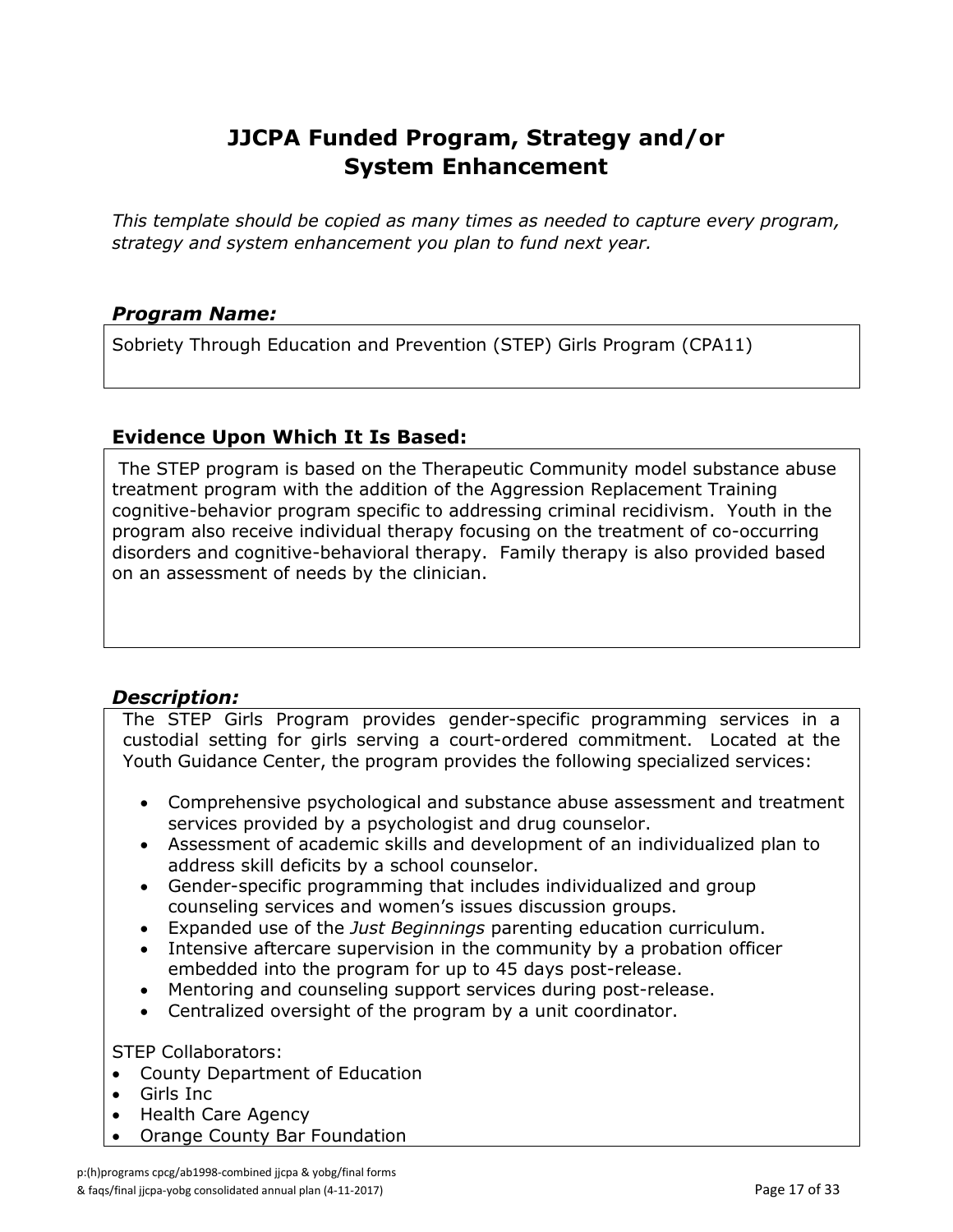#### • Probation Department

A major goal of the STEP Girls Program is to reduce the likelihood that participants will go on to further delinquency or a pattern of adult crime. It is believed this can be best accomplished by providing services specifically designed for the female offender population.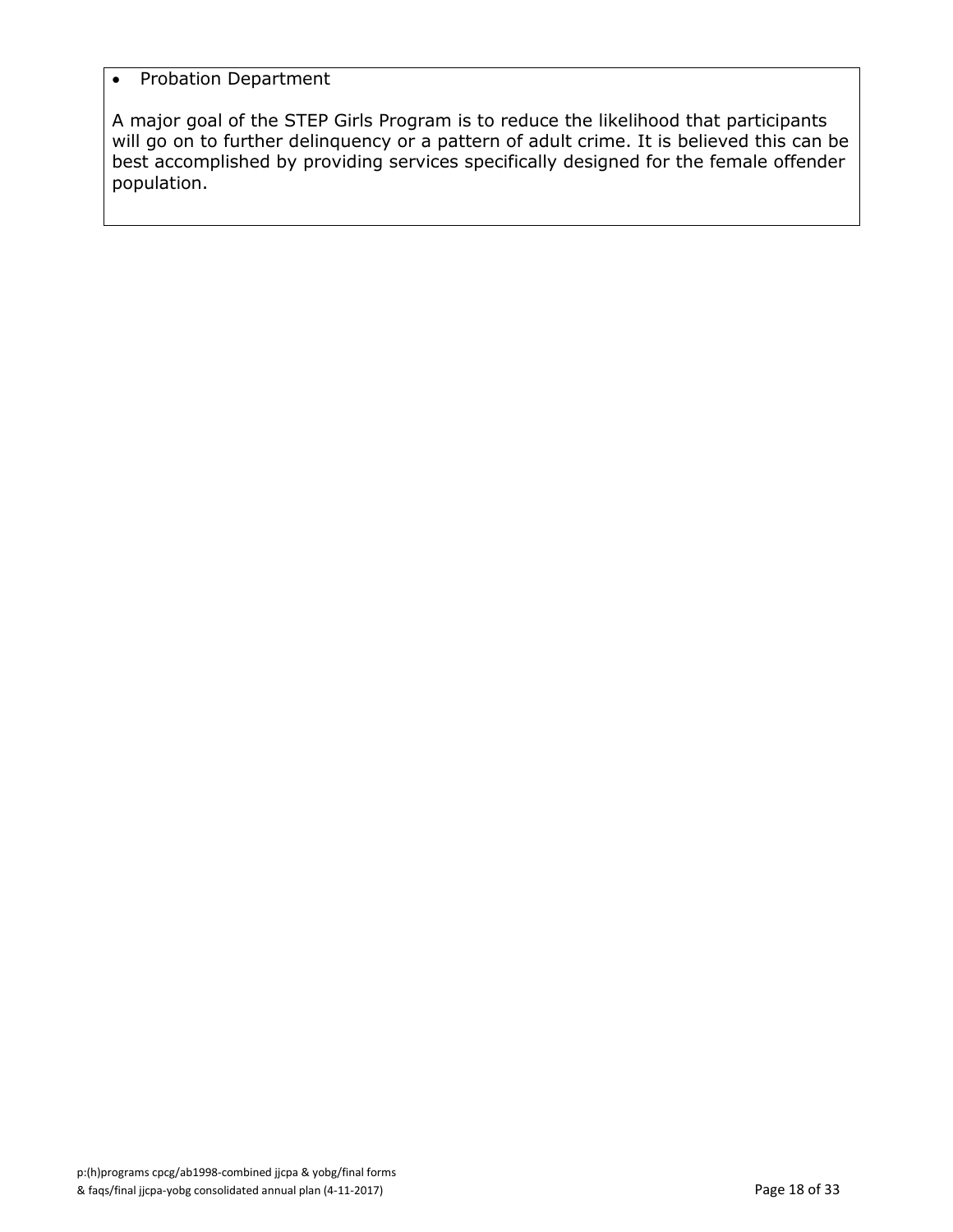*This template should be copied as many times as needed to capture every program, strategy and system enhancement you plan to fund next year.*

### *Program Name:*

Central Youth Reporting Center (CPA 12)

#### **Evidence Upon Which It Is Based:**

The Youth Reporting Centers (YRC) are day reporting centers which include a multidisciplinary team including Probation**,** Department of Education provided school instruction**,** and Health Care Agency clinicians who provide individual and group therapy for youth. The Probation Department staff utilize evidence-based cognitivebehavioral programs including Effective Practices in Community Supervision (EPICS) and Decision Points. Probation Officers refer youth who have violated the terms and conditions of probation to the center. This diverts youth from formal court handling which leads to better outcomes.

### *Description:*

The Central YRC is a collaborative partnership that includes the Orange County Probation Department, Orange County Department of Education, and the Orange County Health Care Agency Children**,** and Youth Services. The Central YRC is dedicated to the vision of creating a learning environment where students are empowered to develop self-sufficiency and a sense of pride in their academic success. The Central YRC is in the city of Santa Ana and can serve up to 60 students.

The Mission of the YRC program is to reduce the use of secure detention by providing a highly structured community based alternative program. The staff at the YRC strive to promote lawful and productive lifestyles of its students by providing proven intervention and programming. Lastly, a reduction in detention will assist the Probation Department in redirecting public funds towards additional effective juvenile justice strategies while ensuring public safety.

The YRCs operate within the local community to provide the students with the opportunity to modify poor behavior, and to learn the skills needed to comply with their court orders and terms of probation. The students attend a full academic program, participate in afternoon group counseling, individual counseling, and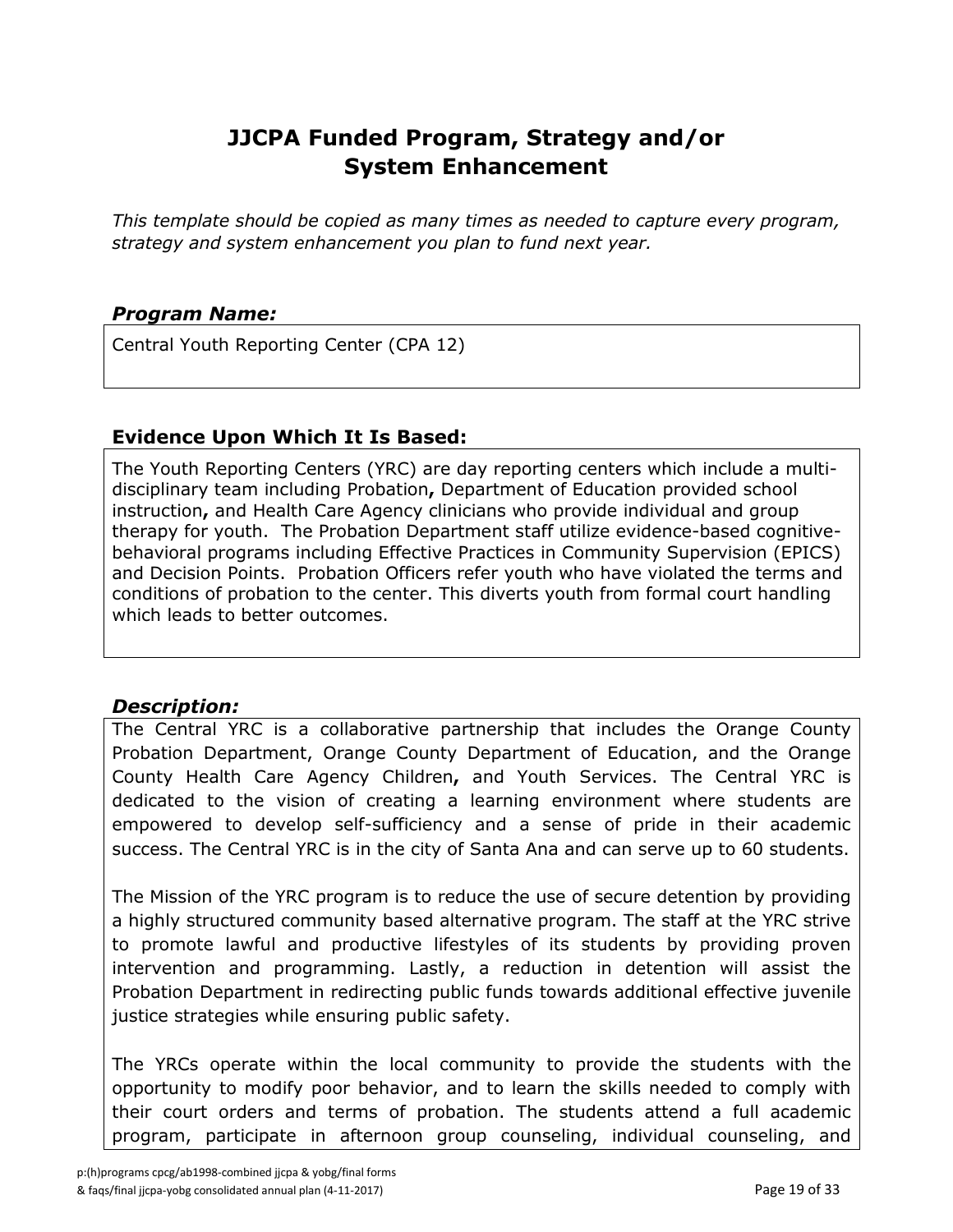random drug testing with an emphasis on obtaining and maintaining sobriety. The students are encouraged to seek employment to support their families, pay taxes, and repay the victims of their crimes. Services provided by the Central YRC include the following:

- An on-site school
- Drug and alcohol abuse assessment and counseling
- Mental health assessment and treatment
- Family services and parenting education
- Restorative justice, community service, and enrichment activities
- Transportation to and from home to the site.
- Close supervision on the site and intensive supervision in the community

Central YRC Collaborators:

- County Department of Education
- Health Care Agency
- Probation Department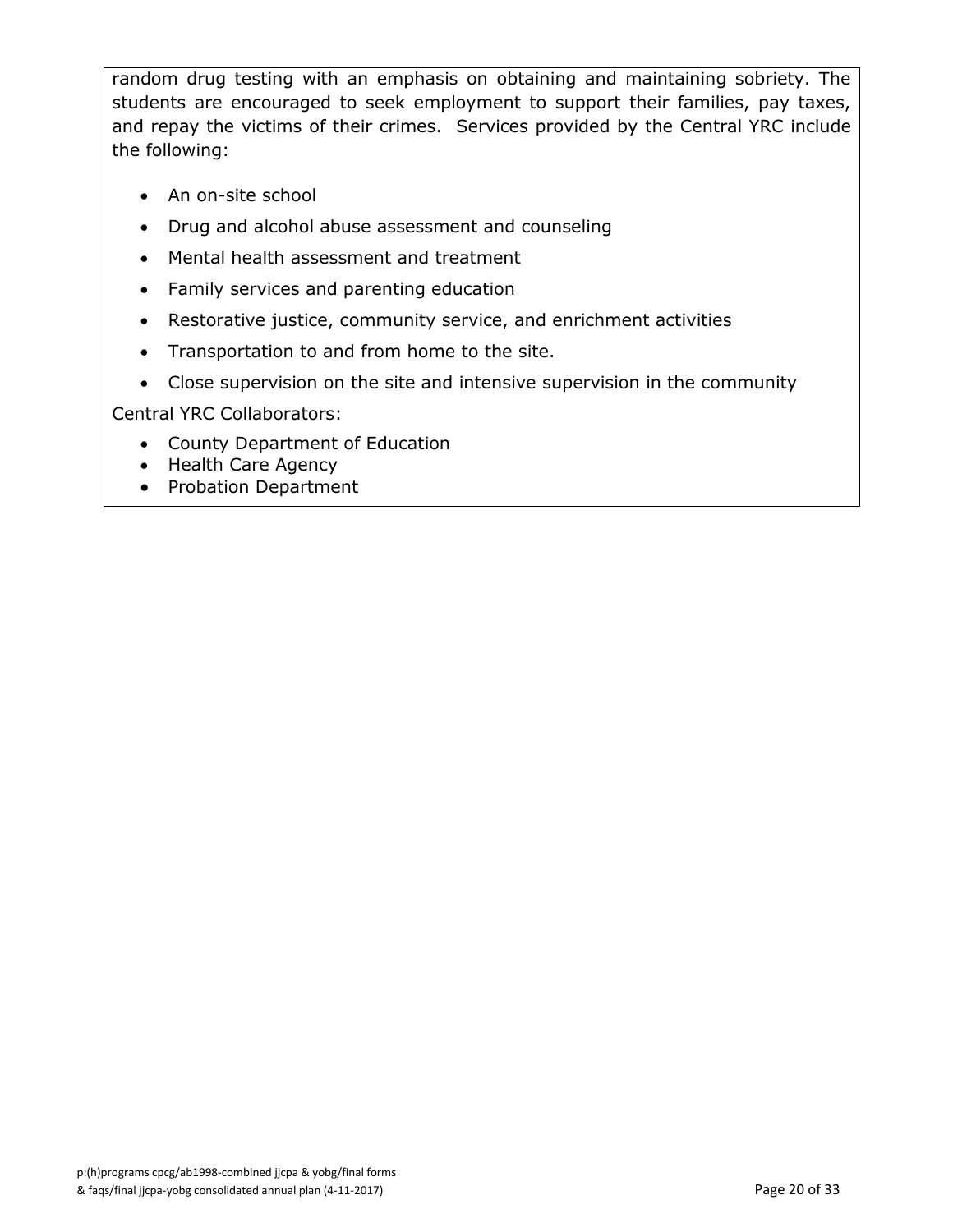*This template should be copied as many times as needed to capture every program, strategy and system enhancement you plan to fund next year.*

### *Program Name:*

North Youth Reporting Center (CPA 13)

#### **Evidence Upon Which It Is Based:**

The Youth Reporting Centers (YRC) are day reporting centers which include a multidisciplinary team including Probation**,** Department of Education provided school instruction**,** and Health Care Agency clinicians who provide individual and group therapy for youth. The Probation Department staff utilize evidence-based cognitivebehavioral programs including Effective Practices in Community Supervision (EPICS) and Decision Points. Probation Officers refer youths who have violated the terms and conditions of probation to the center. This diverts youth from formal court handling which leads to better outcomes.

# *Description:*

The North YRC is a collaborative partnership that includes the Orange County Probation Department, Orange County Department of Education, and the Orange County Health Care Agency Children and Youth Services. The Central Youth Reporting Center is dedicated to the vision of creating a learning environment where students are empowered to develop self-sufficiency and a sense of pride in their academic success. The North YRC is in the city of Anaheim and can serve up to 60 students.

The Mission of the YRC program is to reduce the use of secure detention by providing a highly structured community based alternative program. The staff at the YRC strive to promote lawful and productive lifestyles of its students by providing proven intervention and programming. Lastly, a reduction in detention will assist the Probation Department in redirecting public funds towards additional effective juvenile justice strategies while ensuring public safety.

The YRC operates within the local community to provide the students with the opportunity to modify poor behavior, and to learn the skills needed to comply with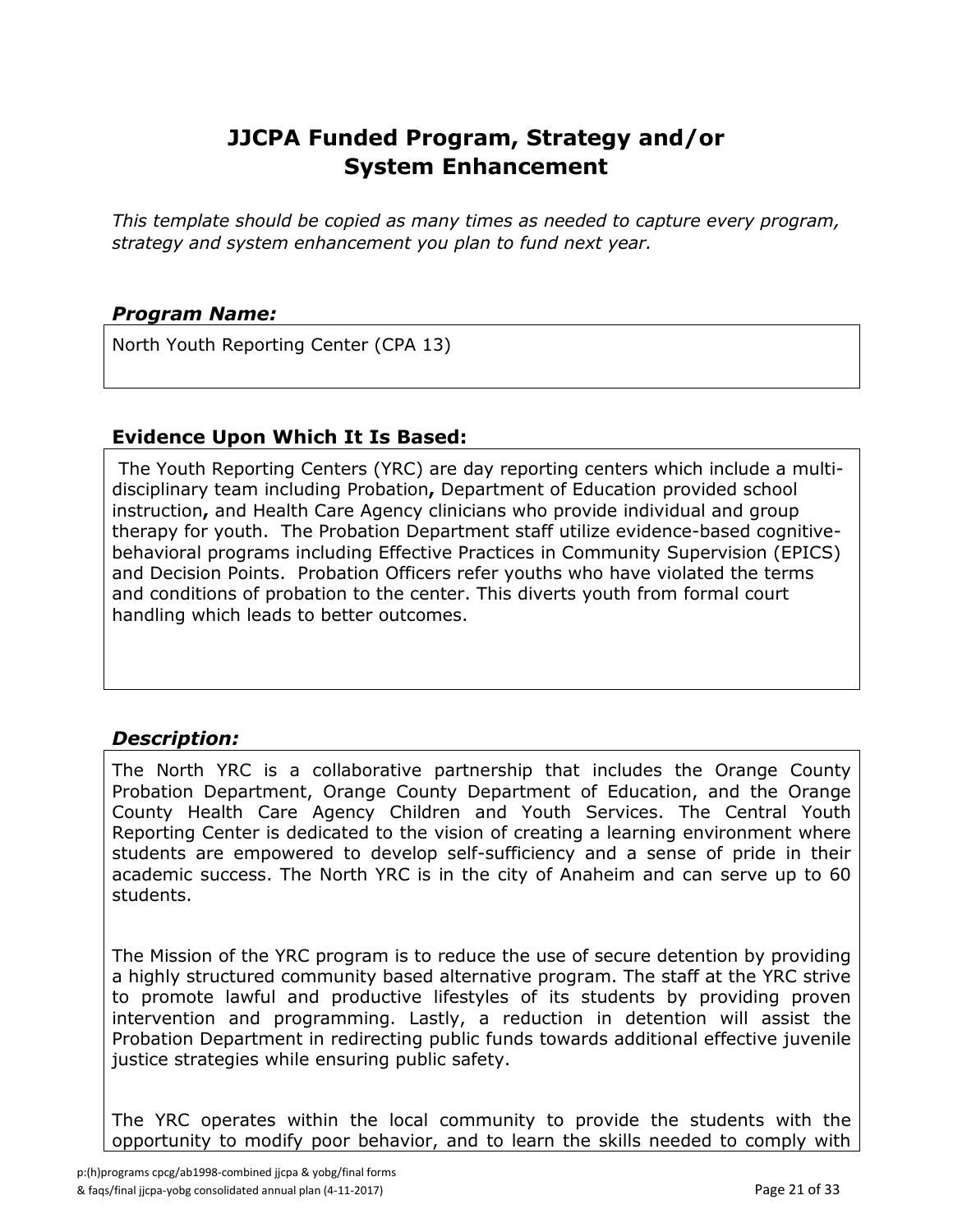their court orders and terms of probation. The students attend a full academic program; participate in afternoon group counseling, individual counseling, and random drug testing with an emphasis on obtaining and maintaining sobriety. The students are encouraged to seek employment to support their families, pay taxes, and repay the victims of their crimes. Services provided by the North YRC include the following:

- An on-site school
- Drug and alcohol abuse assessment and counseling
- Mental health assessment and treatment
- Family services and parenting education
- Restorative justice, community service, and enrichment activities
- Transportation to and from home to the site.
- Close supervision on the site and intensive supervision in the community

North YRC Collaborators:

- County Department of Education
- Health Care Agency
- Probation Department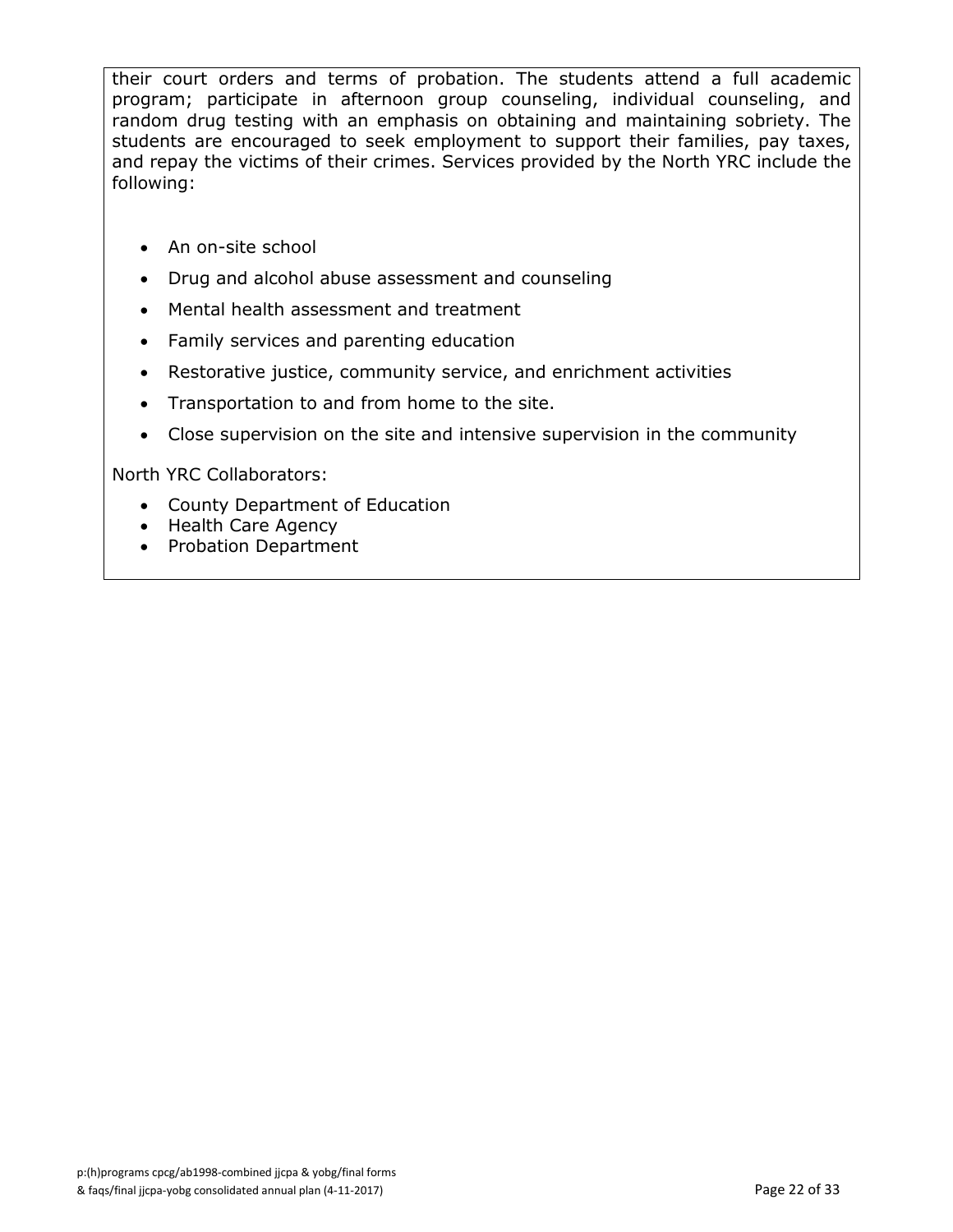*This template should be copied as many times as needed to capture every program, strategy and system enhancement you plan to fund next year.*

### *Program Name:*

Restorative Justice Program (CPA16)

#### **Evidence Upon Which It Is Based:**

Used in 37 states, the Restorative Justice approach ensures public safety; holds individuals accountable for their crimes; and facilitates development of coping skills, drug rehabilitation, or education for youth. Restorative justice entails more than a symbolic interaction between parties. It has proven more successful in reducing recidivism and collecting restitution than the traditional retributive-justice process.

#### *Description:*

The Restorative Justice Program (RJP) is a collaborative program for juvenile offenders who have committed certain offenses that have identifiable victims. Rather than sending these cases through the traditional juvenile justice process, RJP brings together the offender and the victim, along with community members and supporters of both the offender and the victim, to discuss the crime and its causes and effects**;** also known as restorative community conferencing (RCC). At the end of the discussion, all parties come up with a mutually agreed upon plan for the youth to "do right" by the victim, the youth's family, the community, and the youth. Additionally, all parties commit to help the youth overcome obstacles and mend social ties. If the participants are unable to come to an agreement on the plan or the youth fails to complete the plan, the case is referred back to the referring agency that can then refer through the traditional process.

Services provided by RJP will include the following:

- Accept referrals from law enforcement, probation, or schools.
- Contact and meet with youth and parent/guardian to assess suitability for RJP participation
- Contact and meet with victim to assess interest and determinate RJP participation in suitable cases.
- Develop a case plan and timeline for the youth and assign a case manager who will stay with the case through completion.
- Conduct a minimum of two separate "pre-meetings with youth, victim, and their respective supporters to assess the harms, needs, and obligations that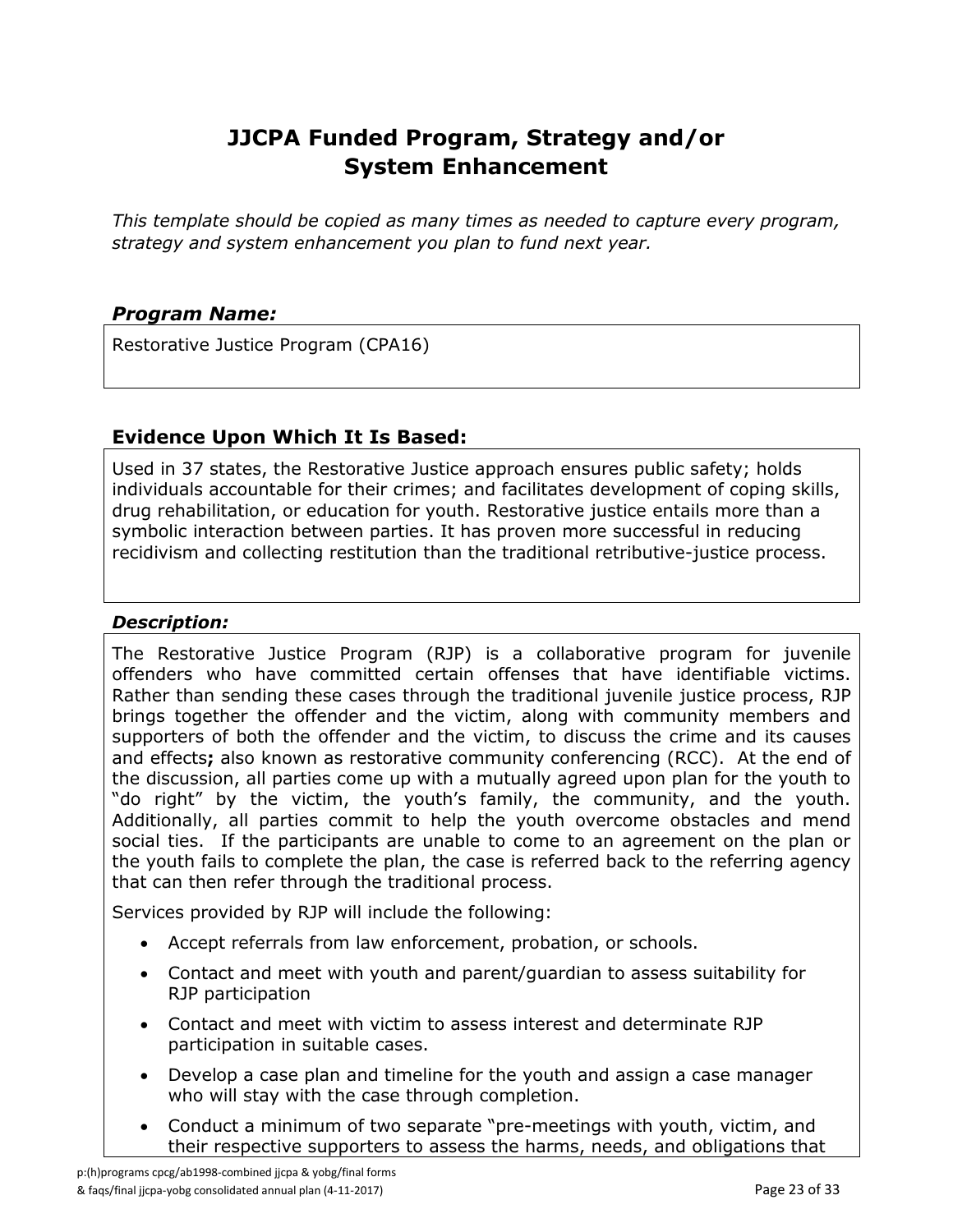have arisen from the incident.

- Arrange appropriate RCC time, location, and translation services
- Facilitate RCC session
	- $\circ$  The youth, victim, family, community members, and law enforcement (RCC participants) discuss the crime, its causes, and effects.
	- $\circ$  RCC participants produce a consensus-based RCC Plan of Action for the youth to repair the harm done to the victim, family, community, and self.
- Refer RJP youth and family to local resources, programs, and classes for appropriate intervention services that are listed in the RCC Plan of Action, as well as those that may be beyond the scope of the plan, but are beneficial to the youth's success.
- Conduct and document follow-up monthly phone calls to youth and the family for six months after successful case discharge.
- Track status of RCC referral in a secure database and provide to Probation upon request.
- Participate in regular meetings with Orange County Probation Department, Orange County District Attorney's Office, Orange County Public Defender's Office, and other relevant partners in order to evaluate program success and address programmatic issues.
- Provide information and education materials regarding the RJP program services to law enforcement, schools, faith-based and community-based organizations.

A primary goal of RJP is to encourage appropriate responses to wrongdoing by bringing the youth who has offended, the victim, and affected communities into an engaging process that restores the victim and rebuilds relationships. Additionally, it engages the community in the justice process and successfully reintegrates youthful offenders into the community, all while preventing contact with the juvenile justice system, as well as school suspensions and expulsions.

RJP Collaborators:

- District Attorney's Office
- Public Defender's Office
- Law Enforcement agencies and school districts
- Various faith-based and community based partners
- Community-based organization to oversee the program (CBO to be selected via RFP process)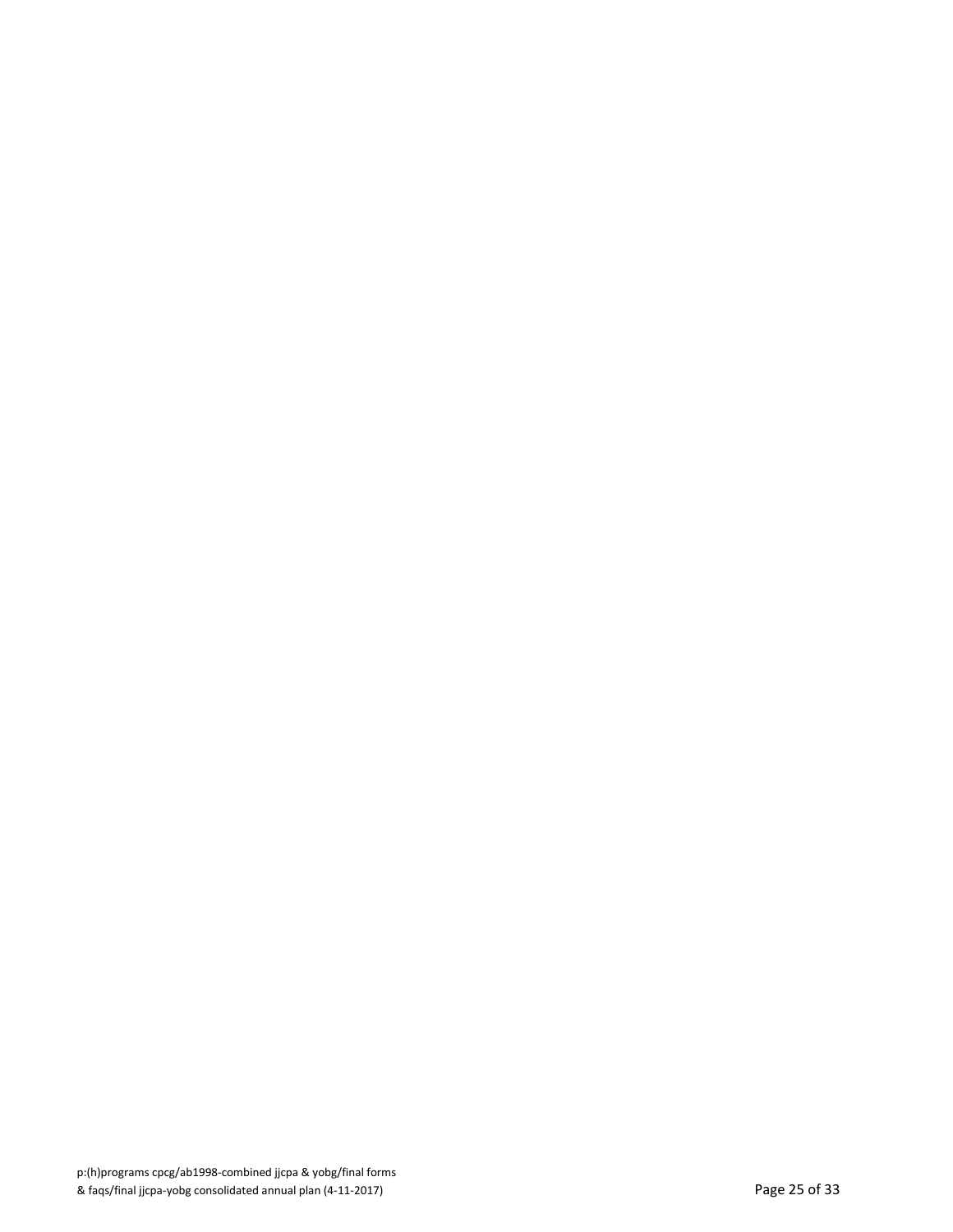### **Part III. Youthful Offender Block Grant (YOBG)**

*Authority: Welfare & Institutions Code Section 1961(a) – On or before May 1 of each year, each county shall prepare and submit to the Board of State and Community Corrections a Juvenile Justice Development Plan on its proposed programs, strategies, and system enhancements for the next fiscal year from the Youthful Offender Block Grant Fund described in Section 1951. The plan shall include all of the following:*

*(1) A description of the programs, placements, services, strategies, and system enhancements to be funded by the block grant allocation pursuant to this chapter, including, but not limited to, the programs, tools, and strategies outlined in Section 1960.*

*(2) A description of how the plan relates to or supports the county's overall strategy for dealing with youthful offenders who have not committed an offense described in subdivision (b) of Section 707, and who are no longer eligible for commitment to the Division of Juvenile Facilities under Section 733 as of September 1, 2007.*

*(3) A description of any regional agreements or arrangements to be supported by the block grant allocation pursuant to this chapter.*

*(4) A description of how the programs, placements, services, or strategies identified in the plan coordinate with multiagency juvenile justice plans and programs under paragraph (4) of subdivision (b) of Section 30061 of the Government Code.*

# **A. Strategy for Non-707(b) Offenders**

Describe your county's overall strategy for dealing with non-707(b) youthful offenders who are not eligible for commitment to the Division of Juvenile Justice. Explain how this Plan relates to or supports that strategy.

The Orange County Probation Department employs various strategies to address non-707 offenders:

- Supervision is based on a validated risk/needs assessment to determine an appropriate level of intervention. Probation supervision takes place at home, through Youth Reporting Centers and community-based programs such as group homes and shelter homes.
- Foster Care with relative or non-relative caregivers.
- Secure Detention and Treatment
- PRIDE Program a long-term custody program for juveniles eligible for state incarceration. Provides a highly focused program that includes components such as Thinking for a Change cognitive behavioral program, gang intervention, education, substance abuse treatment, individual therapy, conjoint parent and youth programs and social skill building services.
- Sex Offender Program weekly group and individual counseling to address court ordered Sex Offender Therapy. Deputy Juvenile Correctional Officers provide both individual casework counseling and unit programming to address each youth's social and behavioral needs.
- Pre-camp Program youth attend the ""Decision Points"" program, a 5 session open cognitive-behavioral program that teaches youth how their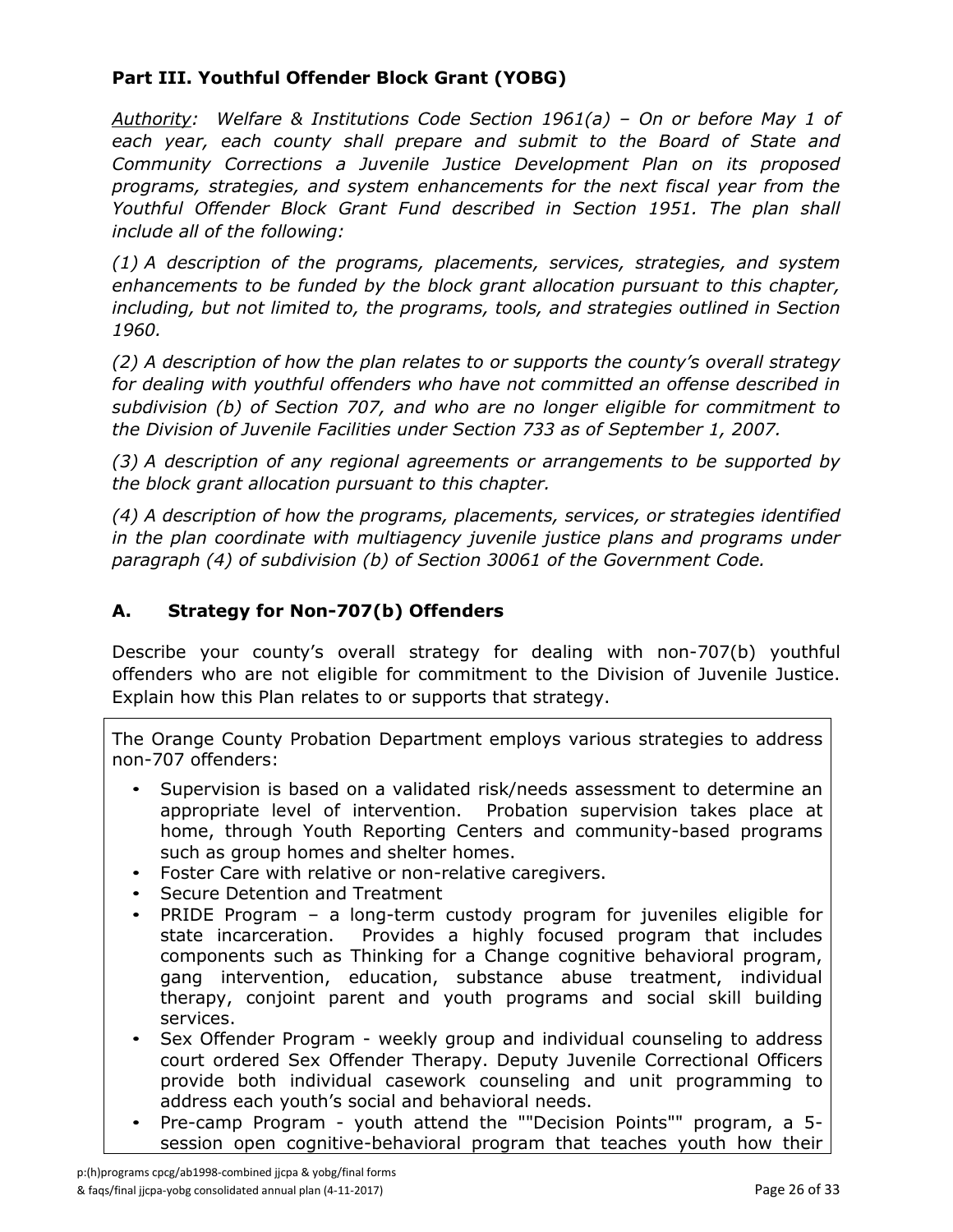behavior is controlled by their thinking and how changing their thinking can lead to better decisions and outcomes in their lives.

- •Youth Leadership Academy a short-term custody program offering Thinking For A Change cognitive behavioral intervention, job readiness, transitional case planning and services, drug and alcohol services, education, and social skill building services.
- •Electronic Monitoring 24/7 GPS and radio frequency monitoring for select juvenile offenders as a deterrent and enhancement tool in community supervision.
- •Accountability Commitment Program intensive community supervision utilizing a day reporting center, electronic monitoring, educational services, social skill building and wraparound services.
- Intensive Probation Supervision provides risks and needs assessments to develop case plans to reduce those risks. Deputy Probation Officers also work on family reunification, emancipation and transitional living planning.
- Reentry or Aftercare Services Field supervision of wards that are released into the community by conducting random home calls, resource referrals and case management services to youth and their families.

#### **B. Regional Agreements**

Describe any regional agreements or arrangements to be supported with YOBG funds.

Orange County does not currently have regional agreements as part of its YOBG funded services. Being a large urban county, the needs of the youth in Orange County are significant and there is no need for a regional approach to services with other counties at this time.

### **C. Funded Programs, Placements, Services, Strategies and/or System Enhancements**

Using the template on the next page, describe the programs, placements, services, strategies, and system enhancements to be funded through the YOBG program. Explain how they complement or coordinate with the programs, strategies and system enhancements to be funded through the JJCPA program.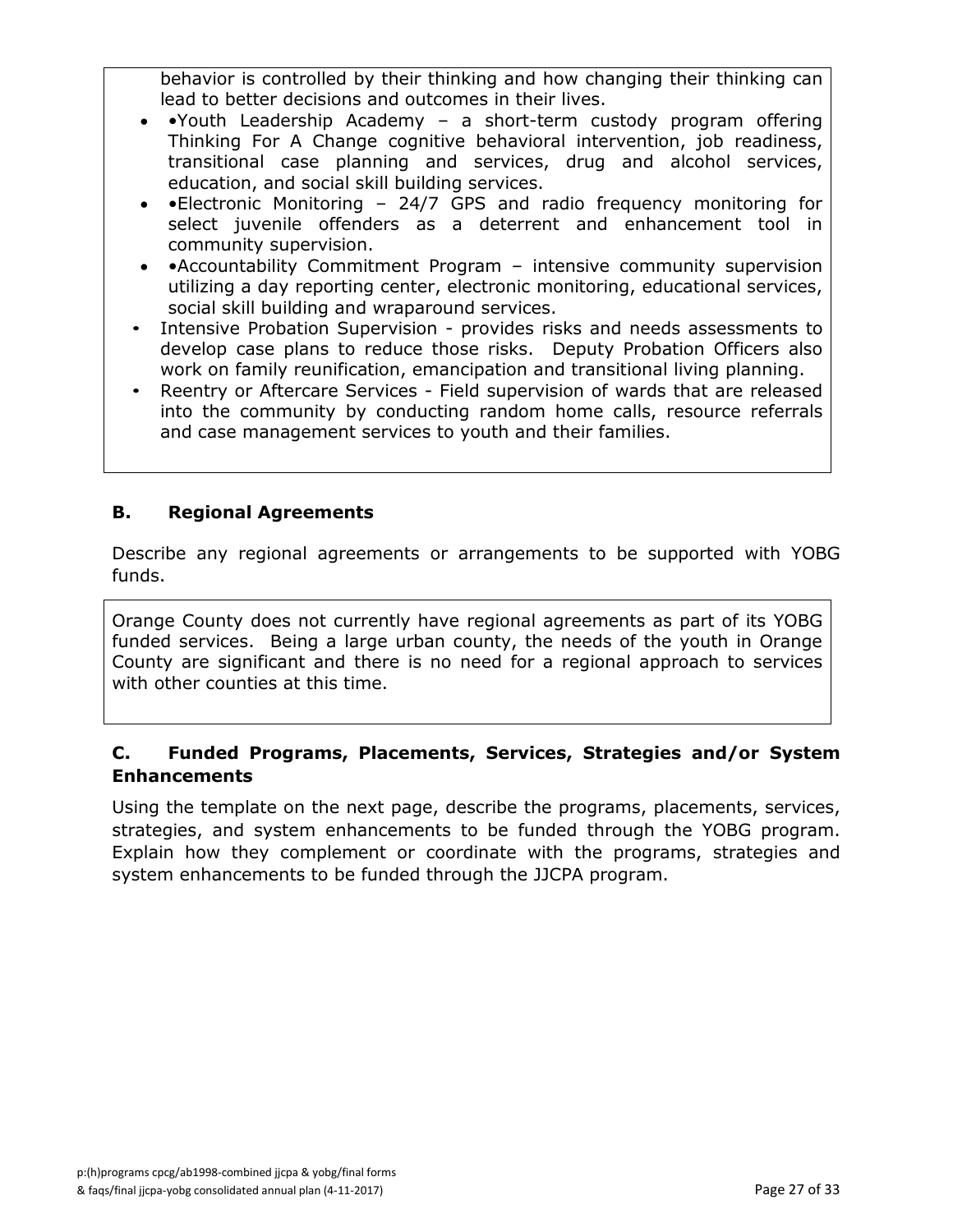# **YOBG Funded Program, Placement, Service, Strategy and/or System Enhancement**

*This template should be copied as many times as needed to capture every program, placement, service, strategy, and system enhancement you plan to fund next year.*

#### *Program Name:*

Juvenile Hall Sex Offender and Pre-Camp Programs

### *Nature of Coordination with JJCPA:*

The Orange County juvenile justice strategy includes interventions for youth serving commitments in its juvenile facilities. The juvenile sex offender treatment program housed at Juvenile Hall meets the treatment needs specific to youth who have had sustained findings related to sex offenses. Youth who have been ordered committed and are awaiting placement also received treatment while awaiting transfer to a camp program.

#### *Description:*

When the population permits, the Sex Offender Unit is designed to house sex offender wards separately from the general population. As a specialized unit, youth are provided with weekly group and individual counseling to address their courtordered Sex Offender Therapy. A licensed clinician provides therapy based on the evidence-based Good Lives treatment curriculum. Also, the pre-camp units are to house youth who have already received their commitments and are pending transfer to one of the three camps that deal primarily with treatment and rehabilitation. YOBG funding for these programs benefit youth in the county juvenile probation system by providing placements, assessments and various direct services such as individual and group counseling, Drug/Alcohol & Mental Health counseling, and Educational & Vocation services to address each minor's social and behavioral needs, as well as evidence based programming.

Additionally, Orange County Probation has implemented the use of cognitive behavioral treatment programs to assist in-custody youth with their rehabilitation, including Thinking for A Change (T4C), Decision Points and Effective Practices in Community Supervision (EPICS). These programs have been proven to reduce recidivism.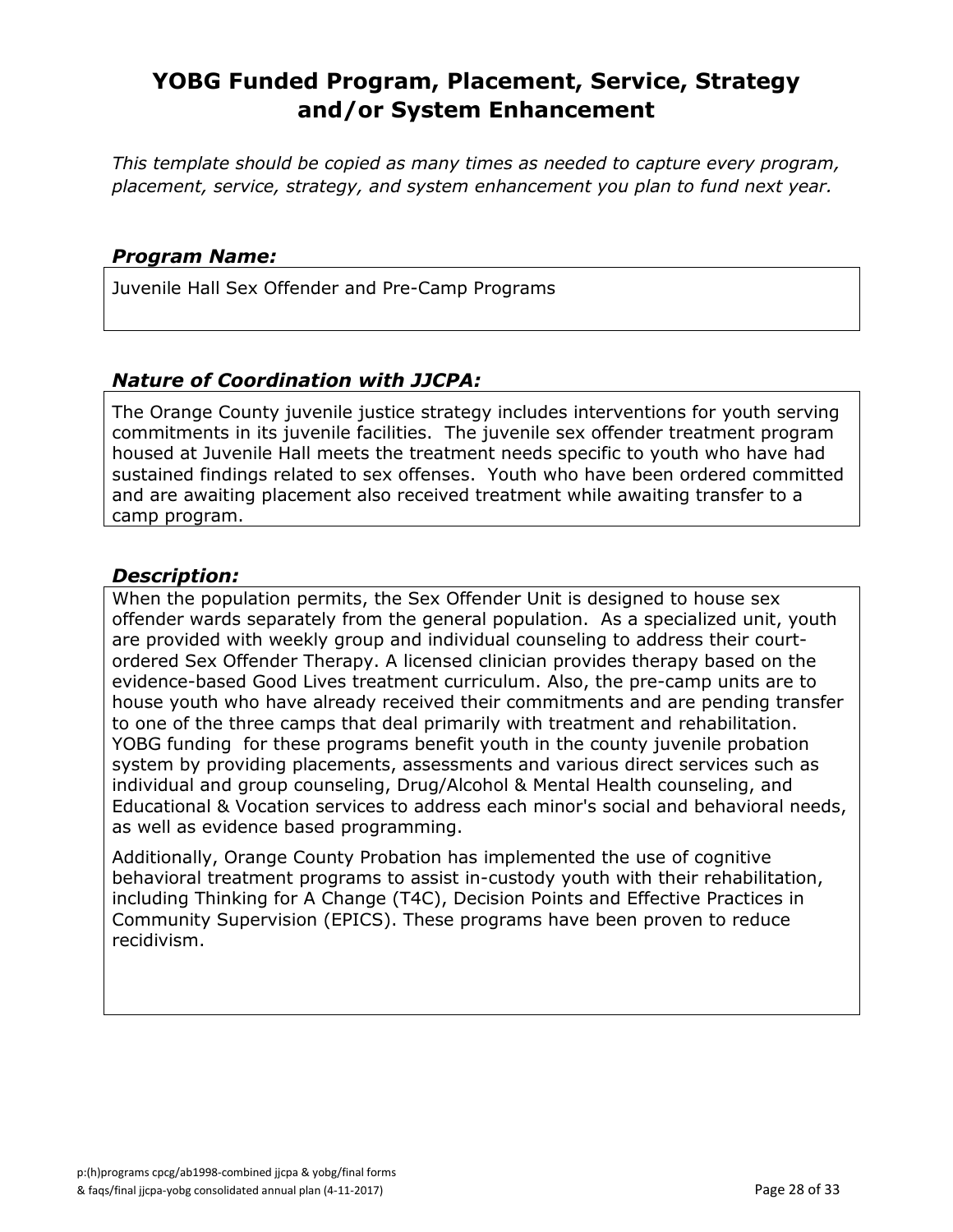# **YOBG Funded Program, Placement, Service, Strategy and/or System Enhancement**

*This template should be copied as many times as needed to capture every program, placement, service, strategy, and system enhancement you plan to fund next year.*

#### *Program Name:*

Camp Programming

### *Nature of Coordination with JJCPA:*

Youth serving commitments in Orange County are primarily housed in one of three camp facilities**:** Joplin Youth Center, Youth Leadership Academy**,** or the Youth Guidance Center. While each camp targets different youth based on age, gender, criminogenic risk factors or commitment length**,** each facility provides similar evidence-based cognitive-behavioral treatment programs including Decision Points, Thinking for a Change, Aggression Replacement Training, Effective Practices in Community Supervision and individual, group or family therapy provided by licensed clinicians. Substance abuse treatment is also provided by therapists or drug and alcohol counselors who are trained in the treatment of co-occurring disorders. These programs provide a continuum of responses for the in custody treatment of juveniles. These programs address needs that are not otherwise addressed in the JJCPA funded programs.

### *Description:*

Orange County Probation provides evidence based programming at each of its juvenile camp facilities, including Joplin, Youth Guidance Center and Youth Leadership Academy. Programs are tailored to specific populations such as: PRIDE (Progressive Rehabilitation In A Diverse Environment) program for male youth ages 14 – 20 years old who receive lengthy commitments due to the seriousness of their offending behavior; and the Leadership Program (Leading through Positive Change) for male youth ages 16  $\frac{1}{2}$  - 20 years old designed for older youth who require a higher level of need for transition and reentry services.

Youth in such programs are assigned to a unit correctional officer, participate in a tiered level system and receive services such as: drug and alcohol counseling, assigned Therapists, employment assistance, housing assistance, Youth Offender Wraparound (YOW) services, college enrollment assistance, family reunification assistance, participation in Regional Occupational Program (ROP), and attendance in a comprehensive academic program. Additionally, youth participate in sports leagues, work crews, life skills classes, Cognitive Behavioral Therapy (CBT) , Thinking for a Change (T4C), Decision Points, "New Beginnings" parenting program/ baby visits sponsored by the Youth Law Center (available to all youth) and participate in Effective Practices in Community Supervision (EPICS).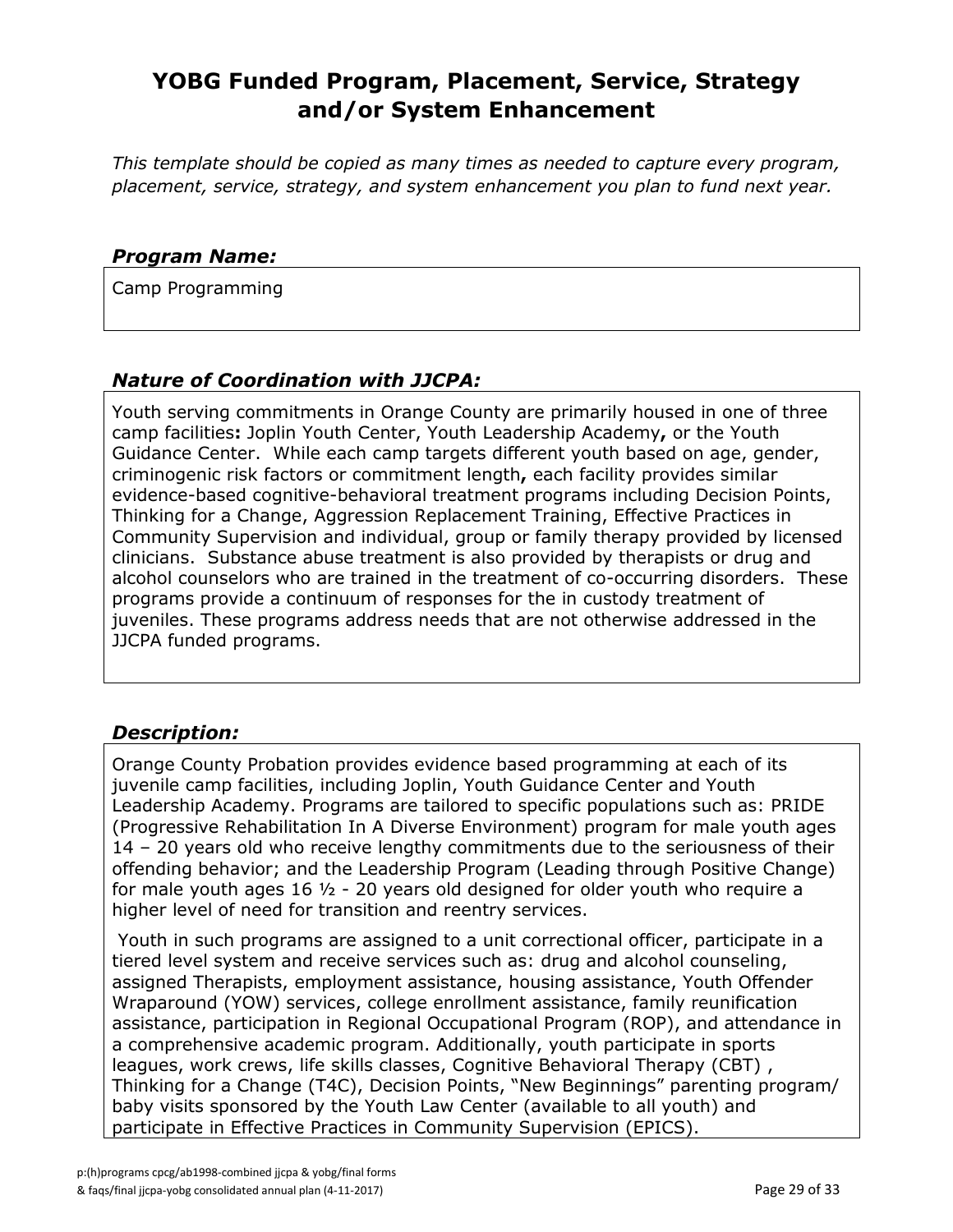# **YOBG Funded Program, Placement, Service, Strategy and/or System Enhancement**

*This template should be copied as many times as needed to capture every program, placement, service, strategy, and system enhancement you plan to fund next year.*

#### *Program Name:*

Juvenile Court Work and Accountability Commitment Program

# *Nature of Coordination with JJCPA:*

The Orange County juvenile justice strategy calls for the use of community-based sanctions to reserve the use of incarceration for high risk offenders. The Juvenile Court Work Program is a community-based sanction which can be court ordered as a sanction or directed by a probation officer as a sanction for behaviors that violate probation. The Accountability Commitment Program provides another alternative to incarceration where a youth can receive day for day credit rather than incarceration while living at home on electronic monitoring and attending a day reporting center which provides for educational and treatment services.

#### *Description:*

The Juvenile Court Work Program (JCWP) is a detention alternative sanction for youth ages 12-18 years old. Youth can be Court ordered or referred to the program by the assigned Deputy Probation Officer as an informal sanction. Typically, a youth will complete up to 6 eight-hour days (Saturdays only) on a work crew performing weed abatement, graffiti removal, litter pick up and projects benefiting the community.

The Accountability Commitment Program (ACP) is a detention alternative program that operates in collaboration with the Youth Reporting Centers (YRC), the Orange County Health Care Agency (OCHCA) and the Orange County Department of Education (OCDE). ACP youth attend the YRC's daily where they receive academic instruction, mental health and substance abuse treatment along with cognitive behavioral intervention programs. In addition, ACP youth participate in the JCWP on Saturday's as well.

As the JCWP and ACP programs are alternatives to detention, the youth attending the programs engage in community based rehabilitative services. The youth remain in their homes with supportive services, inclusive of access to mental health services, reducing the utilization of detention bed space. Also, the youth remain enrolled in the OCDE community school which reduces truancy and loss of credits due to frequent school transitions.

The JCWP and ACP programs utilize a cognitive behavioral intervention approach to programming. Decision Points program is provided in a group modality while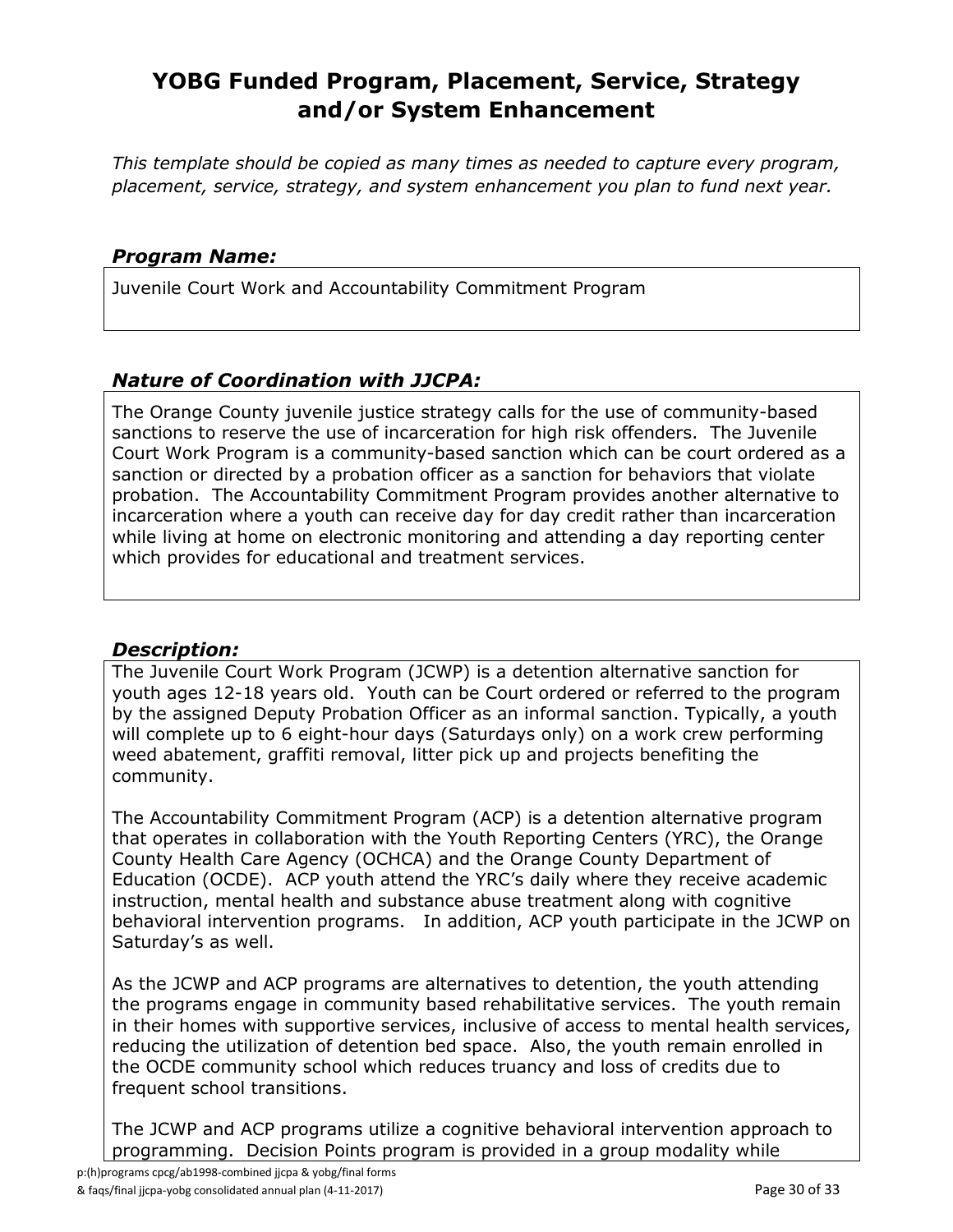Effective Practices in Community Supervision (EPICS) is provided individually. Also, an incentive and sanction approach is utilized in response to the youth's behaviors.

# **YOBG Funded Program, Placement, Service, Strategy and/or System Enhancement**

p:(h)programs cpcg/ab1998-combined jjcpa & yobg/final forms & faqs/final jjcpa-yobg consolidated annual plan (4-11-2017) Page 31 of 33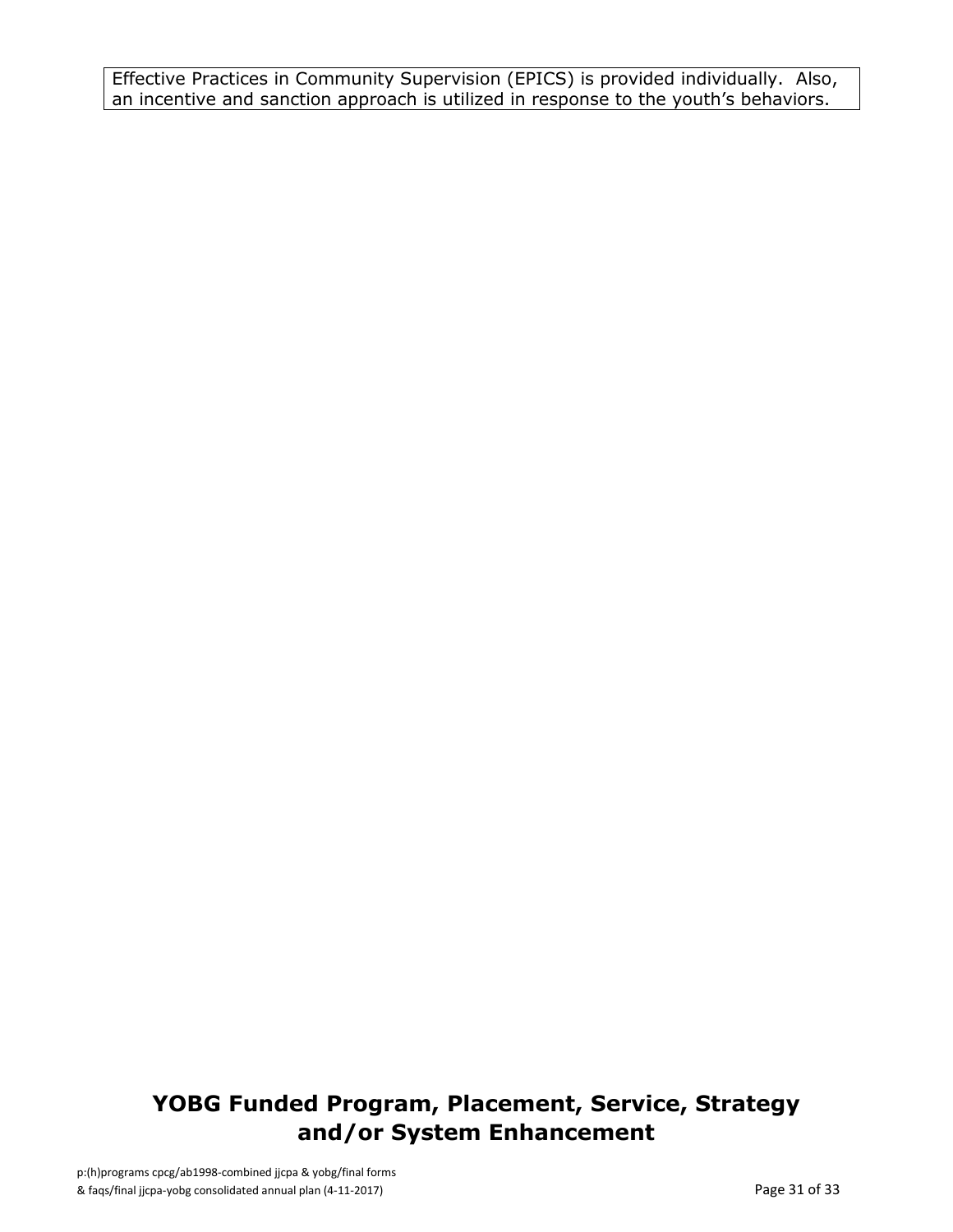*This template should be copied as many times as needed to capture every program, placement, service, strategy, and system enhancement you plan to fund next year.*

# *Program Name:*

Pre-Detention and Pre-Disposition Program

# *Nature of Coordination with JJCPA:*

As part of the continuum of strategies to address juvenile crime, the Pre-Detention and Pre-Disposition Program provides a way to reduce the use of incarceration while providing for electronic monitoring and intensive supervision of youth at home while awaiting adjudication of their cases. Using a validated risk assessment instrument to determine which youth can be safely released home under this program protects the community and allows for secure detention beds to be used only for high risk offenders.

### *Description:*

Pre-Detention and Pre-Disposition Program provides intensive supervision/re-entry services for appropriate wards released in the community while pending adjudication. All participants in the program are supervised utilizing electronic monitoring equipment. This allows wards to be served in a community based setting and to avoid the dangers of detention and further criminalization. Deputy Probation Officers are specifically assigned to this program to assist participants while holding them accountable to the rules of the program. Youth are expected to attend school according to their school's schedule and comply with any counseling orders from the court while on the program.

Orange County Probation is able to better support youth in the community and in their homes. Each officer has face-to-face contact with the youth assigned to their caseloads at least three times a week, if not more, depending on case dynamics. This alternative to detention reduces the exposure to trauma the youth face through incarceration.

A risk assessment tool is used to screen minors for eligibility in the program. Further, Effective Practices in Community Supervision (EPICS) is practiced by officers. This is an evidence-based interviewing and intervention technique supported and taught by the University of Cincinnati.

# **YOBG Funded Program, Placement, Service, Strategy and/or System Enhancement**